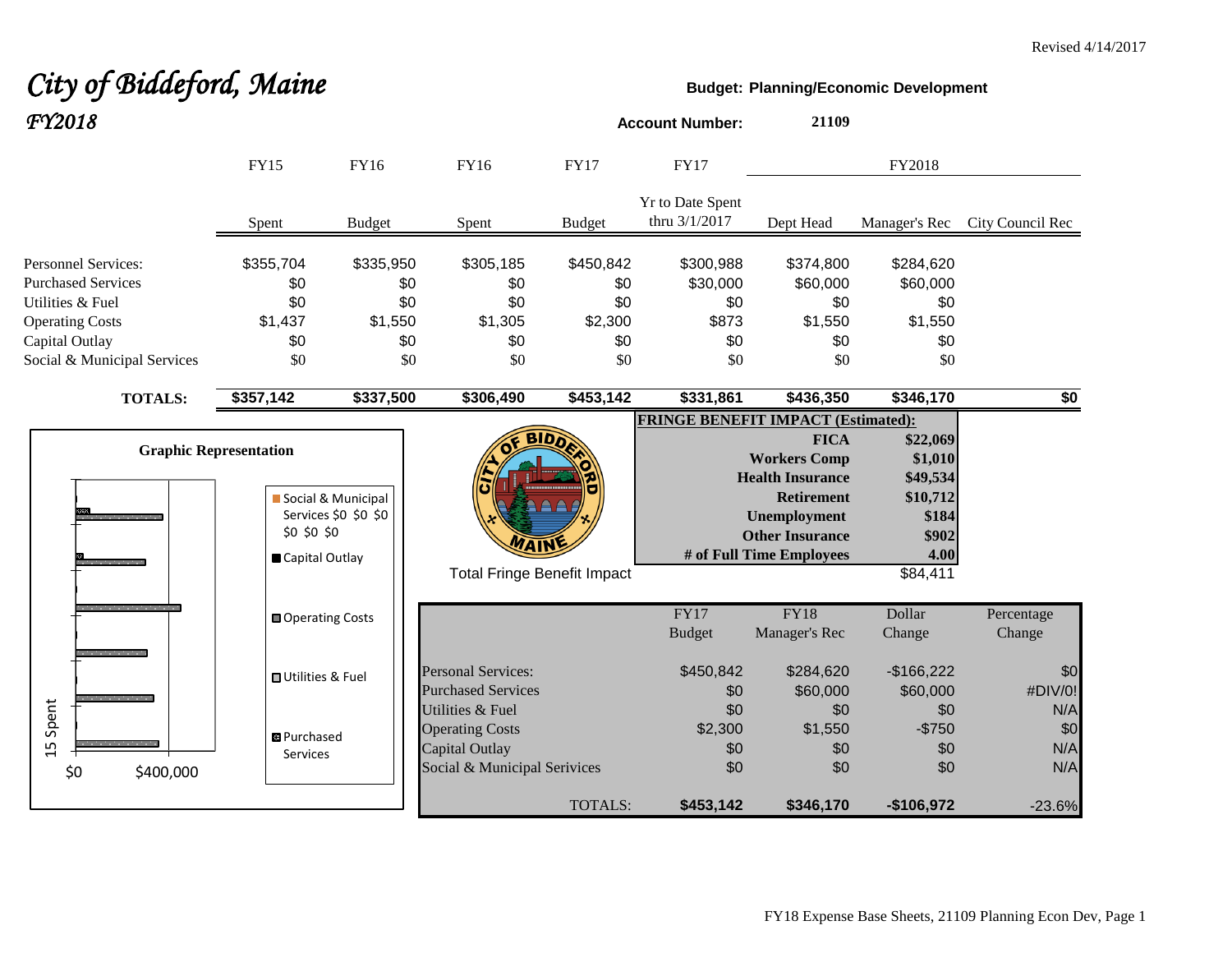# FY2018 Personnel Services

| Account       |                                     | <b>FY15</b> | <b>FY16</b>   | FY16        | <b>FY17</b>   | <b>FY17</b>                    | FY2018    |           |
|---------------|-------------------------------------|-------------|---------------|-------------|---------------|--------------------------------|-----------|-----------|
| Number        | Description                         | Spent       | <b>Budget</b> | Spent       | <b>Budget</b> | Yr to Date Spent               | Dept Head | Mgr's Rec |
|               |                                     |             |               |             |               |                                |           |           |
|               | 60101 Dept Manager Salary Exp       | \$101,890   | \$91,020      | \$94,516    | \$91,580      | \$60,484                       | \$96,731  | \$96,731  |
|               | 60102 Mid Mgmt Hrly Employee Wag    | \$81,585    | \$85,999      | \$84,720    | \$86,562      | \$57,058                       | \$87,601  | \$87,601  |
|               | 60105 F-T Employee Wage Exp         | \$47,241    | \$41,911      | \$50,088    | \$169,449     | \$107,690                      | \$86,816  | \$86,816  |
|               | 60106 P-T Employee Wage Exp         | \$42,600    | \$43,735      | \$6,030     | \$1,200       | \$6,851                        | \$6,623   | \$6,623   |
|               | 60201 FICA/Medicare-ER Share Exp    | \$20,278    | \$20,471      | \$17,567    | \$23,829      | \$17,916                       | \$22,069  | \$0       |
|               | 60202 MPERS-Employer Share Exp      | $\$0$       | \$0           | \$0         | \$2,964       | \$650                          | \$5,066   | \$0       |
|               | 60203 457 Plan-Employer Share Exp   | \$4,688     | \$4,929       | \$6,430     | \$6,175       | \$12,735                       | \$10,712  | \$0       |
|               | 60210 HPHC Ins Employer Share Exp   | \$54,857    | \$44,757      | \$43,642    | \$60,662      | \$35,107                       | \$49,534  | \$0       |
|               | 60212 S-T Disability ER Share Exp   | \$210       | \$271         | \$152       | \$117         | \$147                          | \$171     | \$0       |
|               | 60213 L-T Disability ER Share Exp   | \$356       | \$557         | \$437       | \$789         | \$457                          | \$664     | \$0       |
|               | 60216 Delta Dental ER Share         | \$0         | \$0           | \$0         | \$0           | \$0                            | \$0       | \$0       |
|               | 60217 RHSA Plan ER Share            | \$0         | \$0           | \$0         | \$2,340       | \$1,004                        | \$2,340   | \$0       |
|               | 60251 Conferences/Training Expense  | \$624       | \$900         | \$485       | \$1,550       | \$260                          | \$4,550   | \$4,000   |
|               | 60252 Travel/Mileage Expense        | \$526       | \$500         | \$494       | \$1,500       | \$375                          | \$0       | \$1,250   |
|               | 60253 Food/Lodging Expense          | \$0         | \$0           | \$0         | \$1,225       | \$253                          | \$1,225   | \$900     |
|               | 60256 Dues/Memberships Expense      | \$850       | \$900         | \$624       | \$900         | \$0                            | \$700     | \$700     |
| <b>Totals</b> |                                     | \$355,704   | \$335,950     | \$305,185   | \$450,842     | \$300,988                      | \$374,800 | \$284,620 |
|               | <b>FY2018 Purchased Services</b>    |             |               |             |               |                                |           |           |
| Account       |                                     | <b>FY15</b> | FY16          | <b>FY16</b> | <b>FY17</b>   | FY17                           | FY2018    |           |
| Number        | Description                         | Spent       | <b>Budget</b> | Spent       |               | <b>Budget Yr to Date Spent</b> | Dept Head | Mgr's Rec |
|               |                                     |             |               |             |               |                                |           |           |
|               | 60306 Other Prof/Consult Srvs Exp   | $\$0$       | \$0           | \$0         | \$0           | \$30,000                       | \$60,000  | \$60,000  |
| <b>Totals</b> |                                     | \$0         | \$0           | \$0         | \$0           | \$30,000                       | \$60,000  | \$60,000  |
|               | <b>FY2018 Other Operating Costs</b> |             |               |             |               |                                |           |           |
| Account       |                                     | <b>FY15</b> | <b>FY16</b>   | FY16        | <b>FY17</b>   | <b>FY17</b>                    | FY2018    |           |
| Number        | Description                         | Spent       | <b>Budget</b> | Spent       | <b>Budget</b> | Yr to Date Spent               | Dept Head | Mgr's Rec |
|               |                                     |             |               |             |               |                                |           |           |
|               | 60500 Admin/Office Supp/Eqt Non-Ca  | \$780       | \$800         | \$776       | \$1,200       | \$588                          | \$900     | \$900     |
|               | 60501 Operating Supp/Eqt Non-Cap    | \$461       | \$500         | \$375       | \$800         | \$252                          | \$500     | \$500     |
|               | 60502 Printing & Copying Expense    | \$146       | \$100         | \$75        | \$150         | \$0                            | \$150     | \$150     |
|               | 60797 Miscellaneous Expense         | \$50        | \$150         | \$80        | \$150         | \$34                           | \$0       | \$0       |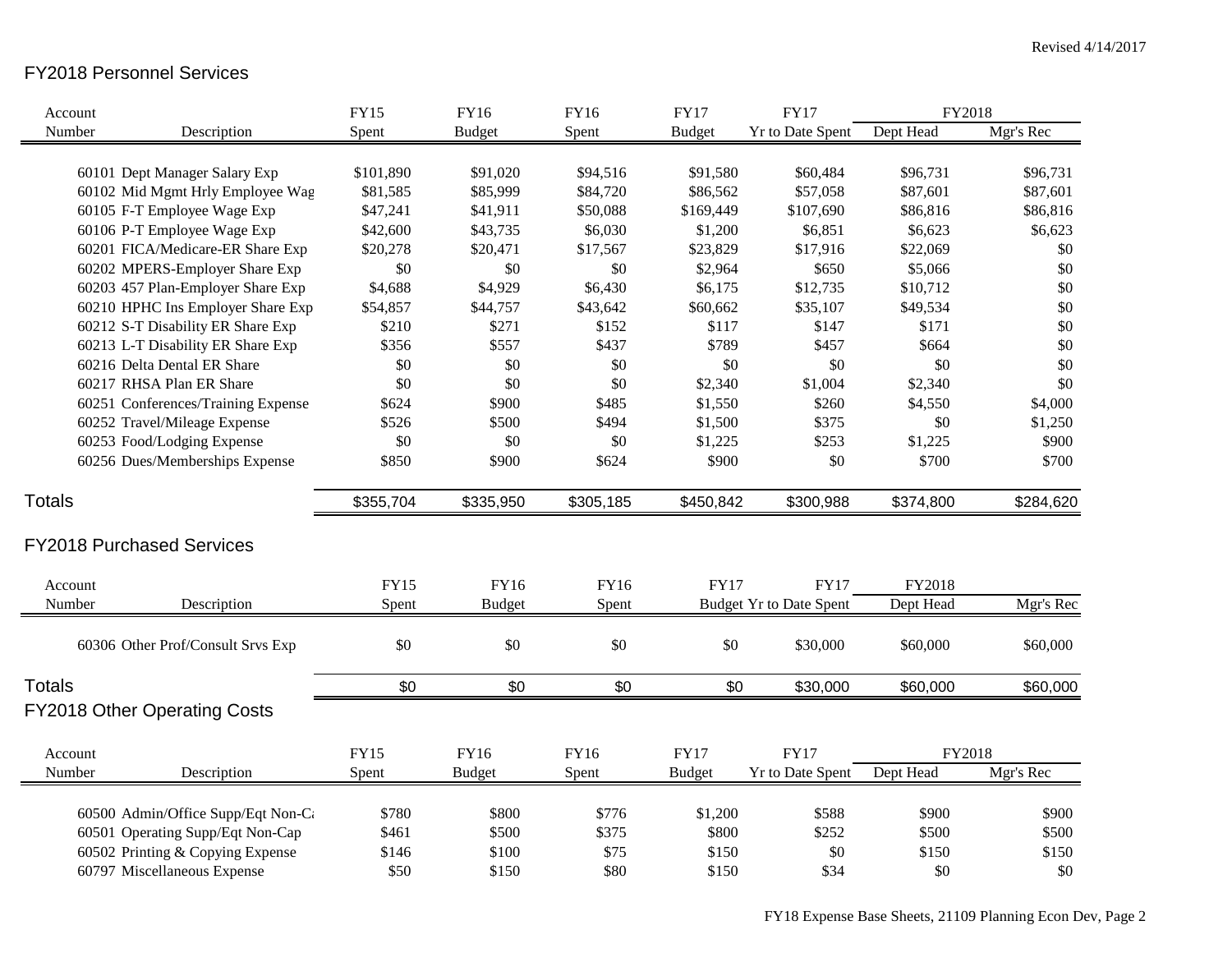| __<br>⊺otals | $10-1$<br>"<br>JD I<br>ு | ___<br>551<br>.JJU<br>. | ,305<br>∩ ⊿<br>ו מי | \$2,300 | \$873 | $ -$<br>-<br>.550<br>$\blacksquare$ | ,550<br>. D I |
|--------------|--------------------------|-------------------------|---------------------|---------|-------|-------------------------------------|---------------|
|              |                          |                         |                     |         |       |                                     |               |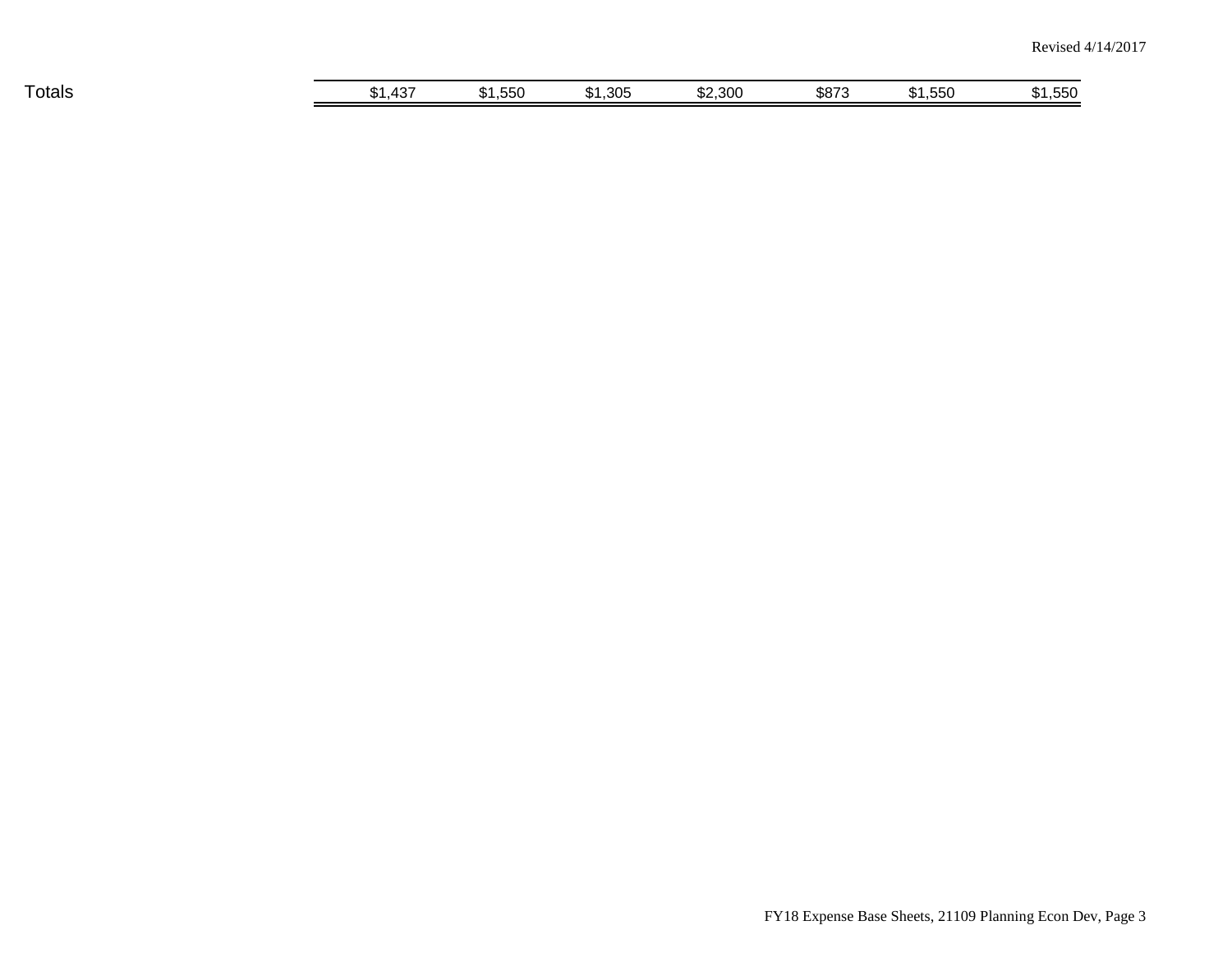#### DEPARTMENT PERSONAL SERVICES BUDGET WORKSHEET Fiscal Year 2018 BUDGET

| 21109        |                                                   |                       |                       |                                                    |                        |                                                                           |
|--------------|---------------------------------------------------|-----------------------|-----------------------|----------------------------------------------------|------------------------|---------------------------------------------------------------------------|
|              |                                                   | <b>YEAREND</b>        |                       | <b>CITY MANAGER</b>                                | <b>COUNCIL</b>         |                                                                           |
| <b>RANGE</b> | <b>POSITION</b>                                   | TOTAL                 | REOUESTED             | RECOMMEND.                                         | APPROP.                | <b>NAME</b>                                                               |
|              | 0.8<br>0.2                                        | 34,049.46<br>6,623.14 | 34,049.46<br>6,623.14 | 34,049.46<br>6,623.14                              |                        | <b>SHANNON HALL</b><br><b>CONSTANCE RANSOM</b><br><b>DANIEL STEVENSON</b> |
|              |                                                   | 87,600.63             | 87,600.63             | 87,600.63                                          |                        | <b>GREGORY TANSLEY</b>                                                    |
|              |                                                   | 52,766.17             | 52,766.17             | 52,766.17                                          |                        | Favreau, Brad                                                             |
|              |                                                   | 60,000.00             | 60,000.00             | 60,000.00                                          |                        | Christine Ohman                                                           |
|              | Special Projects Grant Writer/Funding Coordinator |                       | 96,730.62             | Planning/Economic Development<br><b>ANNUALIZED</b> | 96.730.62<br>96.730.62 |                                                                           |

*historically EDC and Grant Writer paid from TIF (\$140,000 transfer); recommend phase out, \$70,000 this year*

 *Director funded at 96% from this line historically with balance from industrial park fund; 100% funded with \$7,500 being transferred*

TOTAL BUDGETED POSITIONS **5 337,770.01 337,770.01 337,770.01 0.00**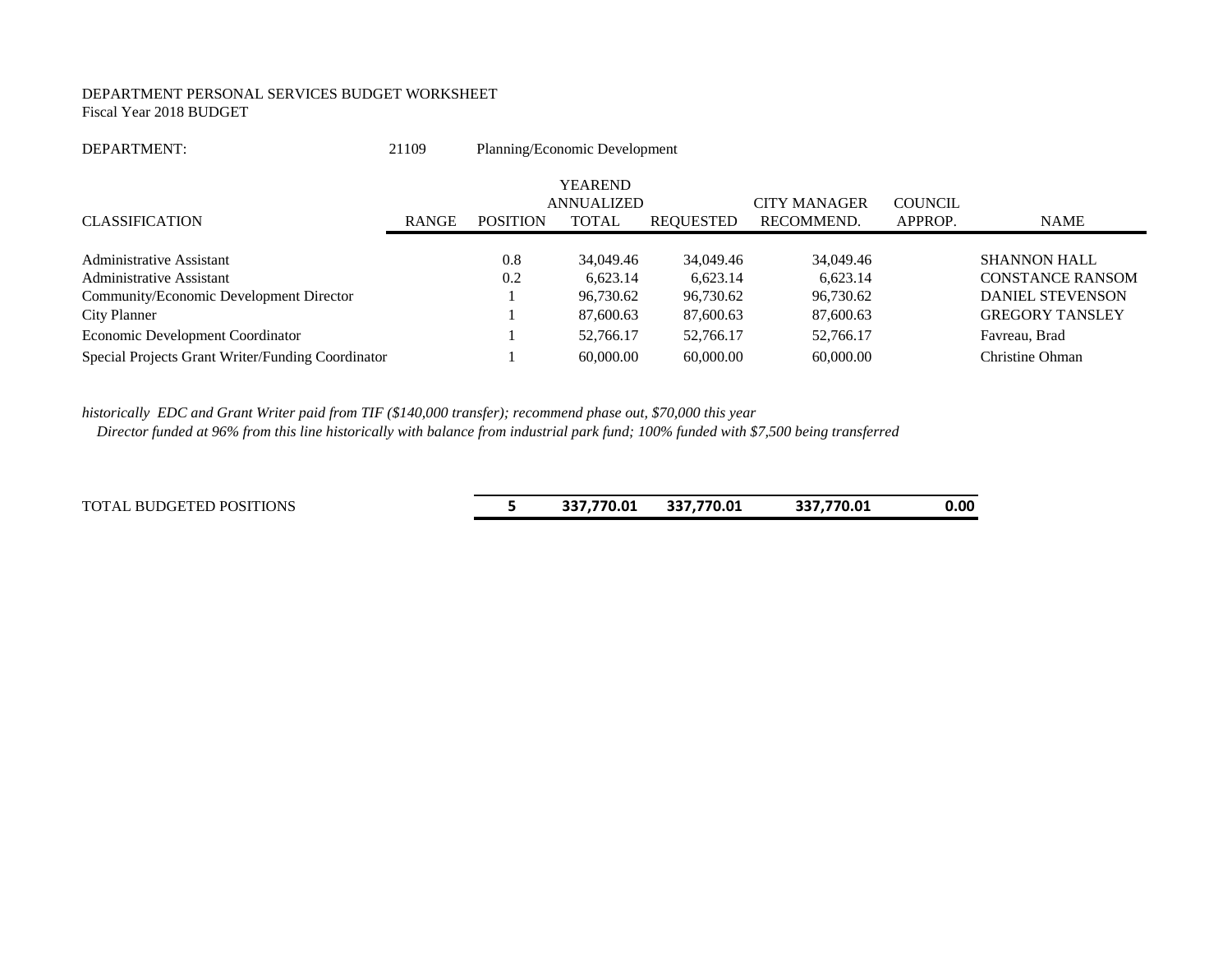

April 14, 2017 **Department:** Planning/Economic Development

Account Title: Dept Manager Salary Exp

Department Number: 21109 Account Number: 60101

| FY2015       | FY 2016     | FY 2016     | FY 2017       | FY 2017       |
|--------------|-------------|-------------|---------------|---------------|
| Actual       | Budget      | Actual      | <b>Budget</b> | Est. Expended |
|              |             |             |               |               |
| \$101,889.69 | \$91,020.00 | \$94,516.14 | \$91,580.00   | \$92,506.00   |

| FY-2018       | Department | City Mgr       | Council | Increase   |
|---------------|------------|----------------|---------|------------|
|               | Reauest    | Recommendation | Action  | (Decrease) |
| <b>Budget</b> | 96,730.62  | \$96,730.62    |         | \$5,150.62 |

**Support for Budget Request:** Provide justification for the budget request using as much detail as possible to support it. Examples of acceptable support include unit costs, quantity estimates, price quotes, etc. Requests based solely on a percentage increase above the previous budget will not be accepted. Use additional sheets if necessary.

*100% of salary included; years past was only 96% with balance paid from industrial park fund funds transferred from industrial park fund to cover expenses and general overhead*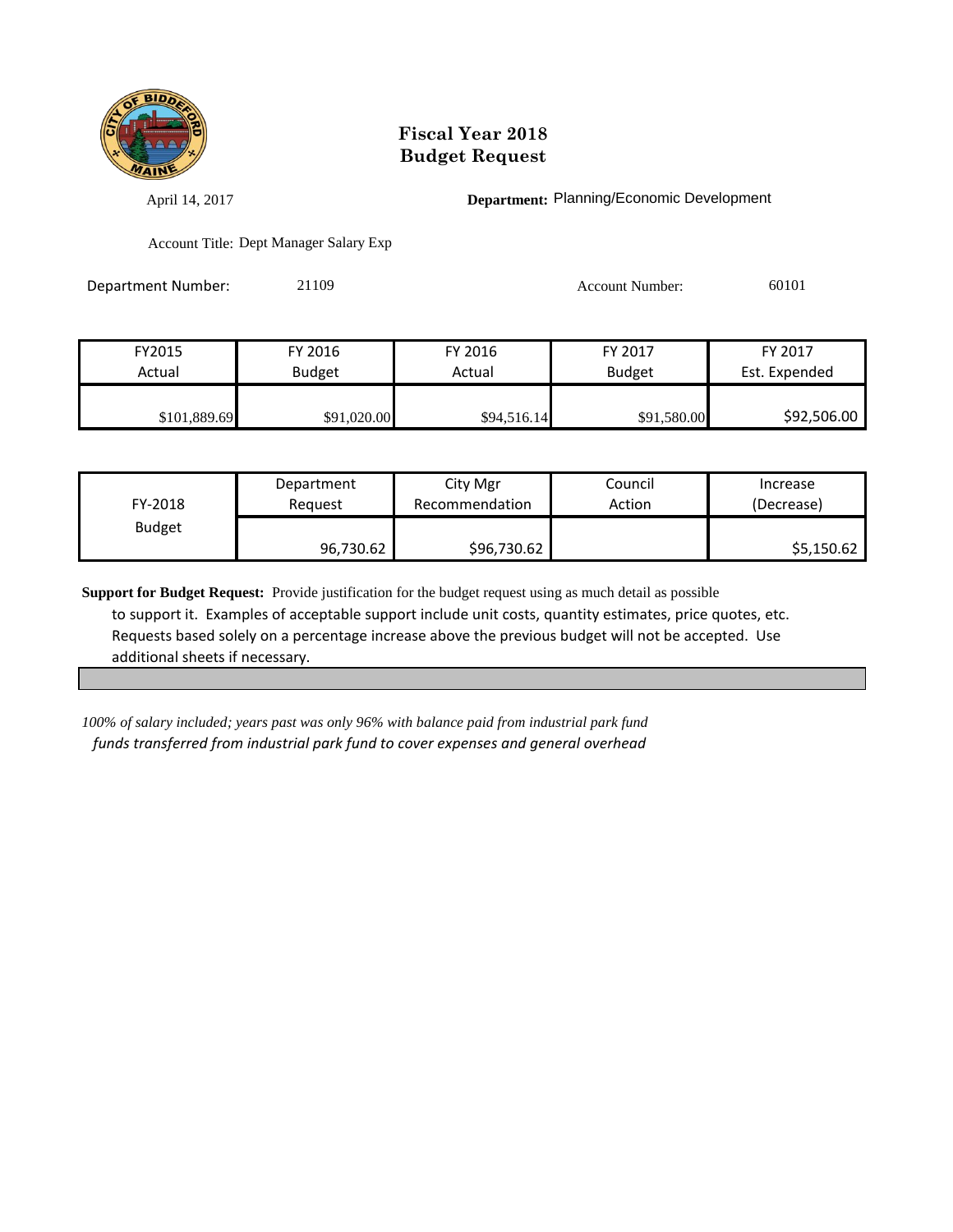

April 14, 2017 **Department:** Planning/Economic Development

Account Title: Mid Mgmt Hrly Employee Wage Ex

Department Number: 21109 Account Number: 60102

| FY2015      | FY 2016       | FY 2016     | FY 2017       | FY 2017       |
|-------------|---------------|-------------|---------------|---------------|
| Actual      | <b>Budget</b> | Actual      | <b>Budget</b> | Est. Expended |
|             |               |             |               |               |
| \$81,584.98 | \$85,999.00   | \$84,720.42 | \$86,562.00   | \$87,263.00   |

| FY-2018       | Department  | City Mgr       | Council | Increase   |
|---------------|-------------|----------------|---------|------------|
|               | Reauest     | Recommendation | Action  | (Decrease) |
| <b>Budget</b> | \$87,600.63 | \$87,600.63    |         | \$1,038.63 |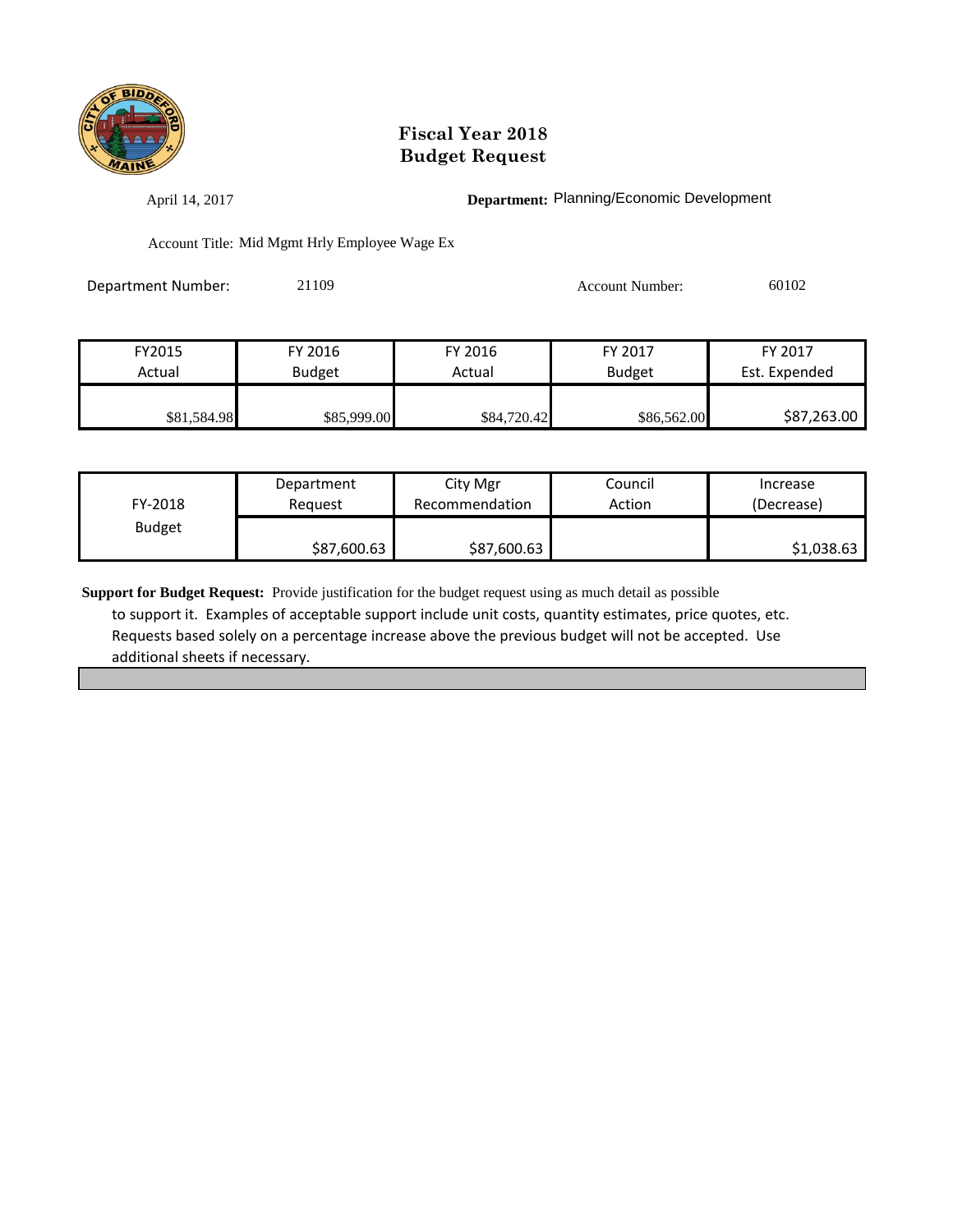

April 14, 2017 **Department:** Planning/Economic Development

Account Title: F-T Employee Wage Exp

Department Number: 21109 Account Number: 60105

| FY2015      | FY 2016       | FY 2016     | FY 2017       | FY 2017       |
|-------------|---------------|-------------|---------------|---------------|
| Actual      | <b>Budget</b> | Actual      | <b>Budget</b> | Est. Expended |
|             |               |             |               |               |
| \$47,240.76 | \$41,911.00   | \$50,087.75 | \$169,449.00  | \$109,449.00  |

| FY-2018       | Department  | City Mgr       | Council | Increase        |
|---------------|-------------|----------------|---------|-----------------|
|               | Reauest     | Recommendation | Action  | (Decrease)      |
| <b>Budget</b> | \$86,815.63 | \$86,815.63    |         | ( \$82, 633.37) |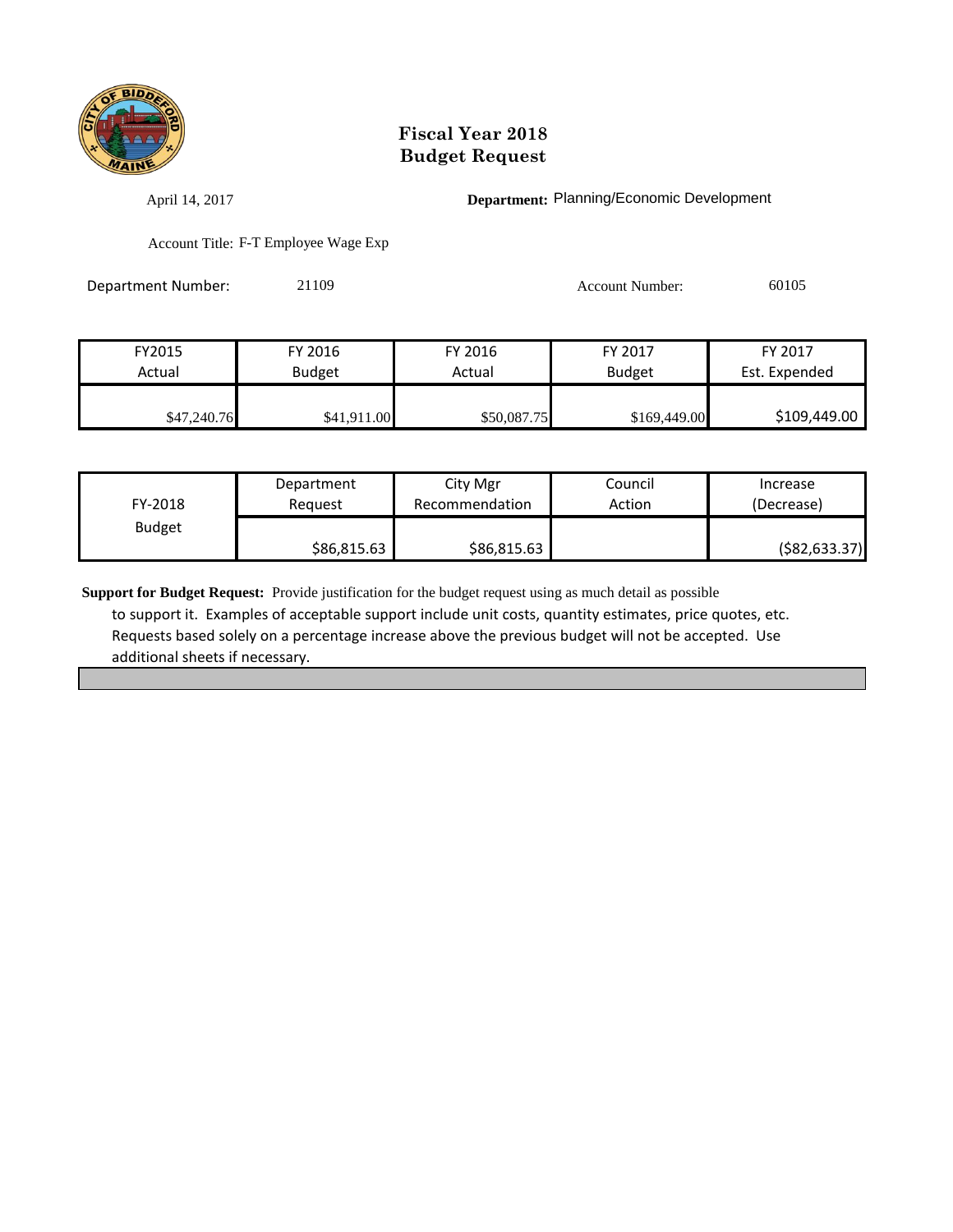

April 14, 2017 **Department:** Planning/Economic Development

Account Title: P-T Employee Wage Exp

Department Number: 21109 Account Number: 60106

| FY2015      | FY 2016       | FY 2016    | FY 2017       | FY 2017       |
|-------------|---------------|------------|---------------|---------------|
| Actual      | <b>Budget</b> | Actual     | <b>Budget</b> | Est. Expended |
|             |               |            |               |               |
| \$42,599.84 | \$43,735.00   | \$6,030.03 | \$1,200.00    | \$0.00        |

| FY-2018       | Department | City Mgr       | Council | Increase   |
|---------------|------------|----------------|---------|------------|
|               | Reauest    | Recommendation | Action  | (Decrease) |
| <b>Budget</b> | \$6,623.14 | \$6,623.14     |         | \$5,423.14 |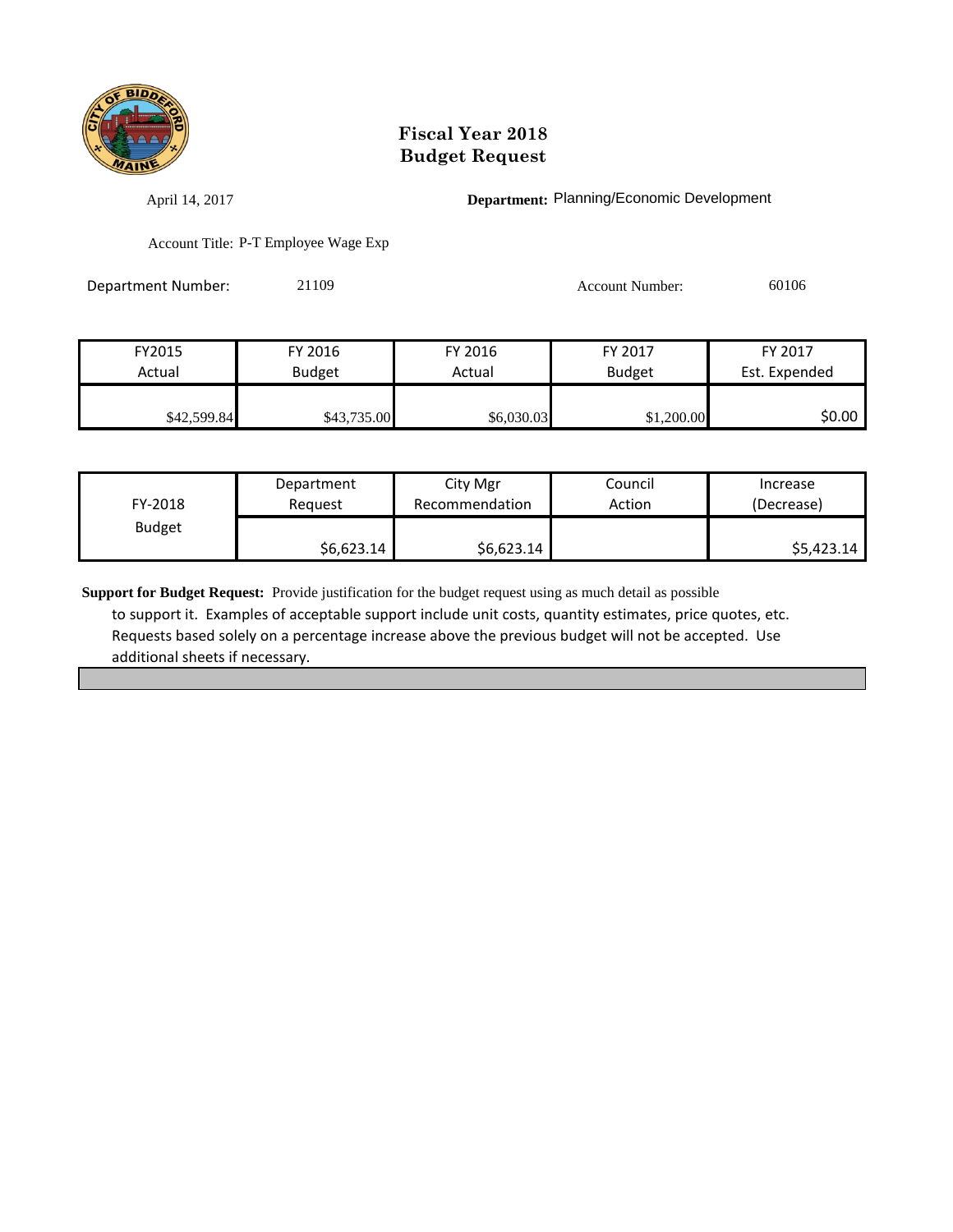

April 14, 2017 **Department:** Planning/Economic Development

Account Title: FICA/Medicare-ER Share Exp

| Department Number: | 21109 | Account Number: | 60201 |
|--------------------|-------|-----------------|-------|
|                    |       |                 |       |

| FY2015      | FY 2016     | FY 2016     | FY 2017       | FY 2017       |
|-------------|-------------|-------------|---------------|---------------|
| Actual      | Budget      | Actual      | <b>Budget</b> | Est. Expended |
|             |             |             |               |               |
| \$20,277.82 | \$20,471.00 | \$17,567.22 | \$23,829.00   | \$17,857.00   |

| FY-2018       | Department  | City Mgr       | Council | Increase    |
|---------------|-------------|----------------|---------|-------------|
|               | Reauest     | Recommendation | Action  | (Decrease)  |
| <b>Budget</b> | \$22,068.85 | \$22,068.85    |         | (51,760.15) |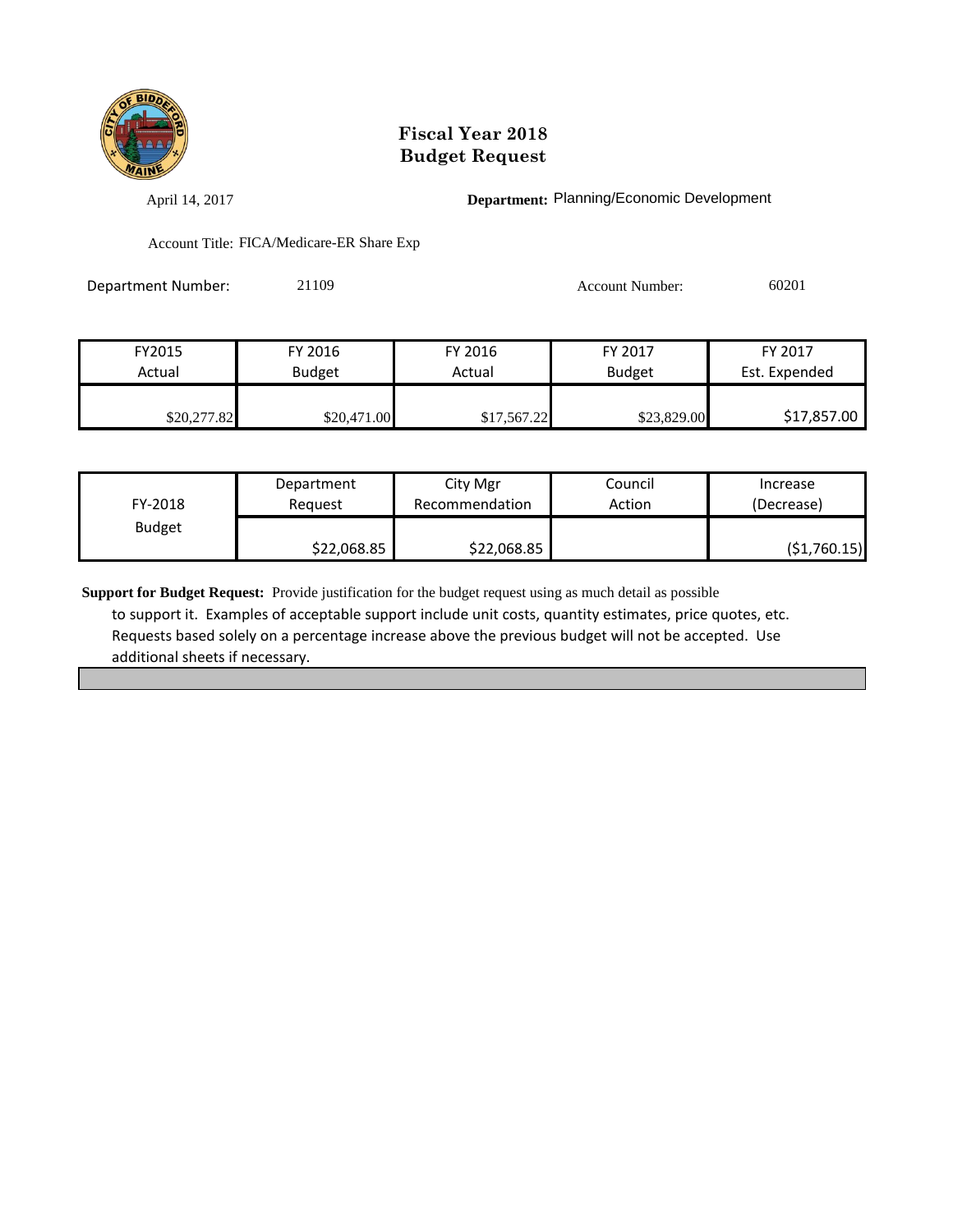

April 14, 2017 **Department:** Planning/Economic Development

Account Title: MPERS-Employer Share Exp

| <b>Department Number:</b> | 21109 | Account Number: | 60202 |
|---------------------------|-------|-----------------|-------|
|                           |       |                 |       |

| FY2015 | FY 2016       | FY 2016 | FY 2017       | FY 2017       |
|--------|---------------|---------|---------------|---------------|
| Actual | <b>Budget</b> | Actual  | <b>Budget</b> | Est. Expended |
|        |               |         |               |               |
| \$0.00 | \$0.00        | \$0.00  | \$2,964.00    | \$2,231.00    |

| FY-2018       | Department | City Mgr       | Council | Increase   |
|---------------|------------|----------------|---------|------------|
|               | Reauest    | Recommendation | Action  | (Decrease) |
| <b>Budget</b> | \$5,065.55 | \$5,065.55     |         | \$2,101.55 |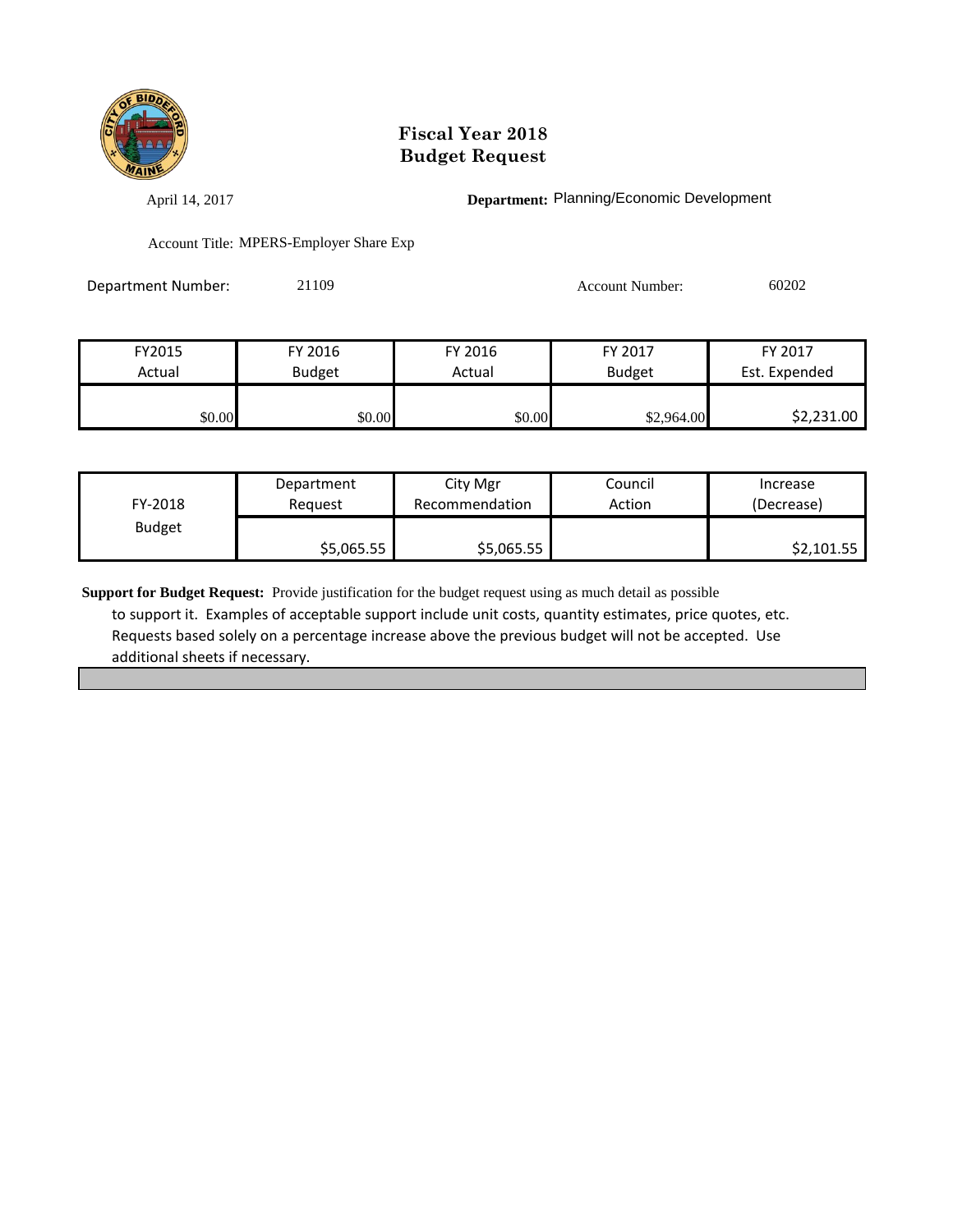

April 14, 2017 **Department:** Planning/Economic Development

Account Title: 457 Plan-Employer Share Exp

| Department Number: | 21109 | <b>Account Number:</b> | 60203 |
|--------------------|-------|------------------------|-------|
|                    |       |                        |       |

| FY2015     | FY 2016       | FY 2016    | FY 2017       | FY 2017       |
|------------|---------------|------------|---------------|---------------|
| Actual     | <b>Budget</b> | Actual     | <b>Budget</b> | Est. Expended |
|            |               |            |               |               |
| \$4,688.02 | \$4,929.00    | \$6,429.78 | \$6,175.00    | \$9,411.00    |

| FY-2018       | Department  | City Mgr       | Council | Increase   |
|---------------|-------------|----------------|---------|------------|
|               | Reauest     | Recommendation | Action  | (Decrease) |
| <b>Budget</b> | \$10,711.67 | \$10,711.67    |         | \$4,536.67 |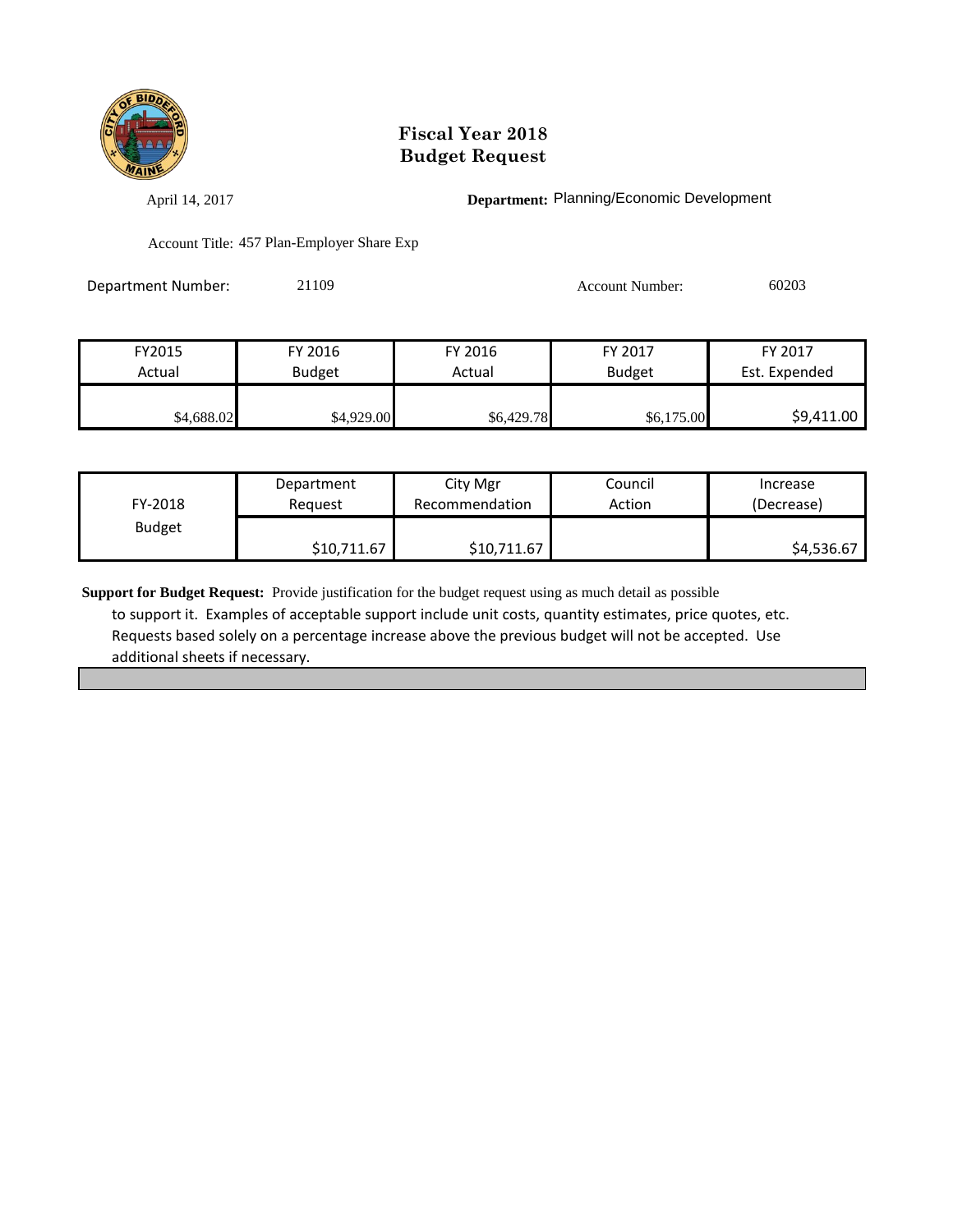

April 14, 2017 **Department:** Planning/Economic Development

Account Title: HPHC Ins Employer Share Exp

| Department Number: | 21109 | Account Number: | 60210 |
|--------------------|-------|-----------------|-------|
|                    |       |                 |       |

| FY2015      | FY 2016     | FY 2016     | FY 2017       | FY 2017       |
|-------------|-------------|-------------|---------------|---------------|
| Actual      | Budget      | Actual      | <b>Budget</b> | Est. Expended |
|             |             |             |               |               |
| \$54,856.76 | \$44,757.00 | \$43,641.82 | \$60,662.00   | \$41,261.00   |

| FY-2018       | Department  | City Mgr       | Council | Increase      |
|---------------|-------------|----------------|---------|---------------|
|               | Reauest     | Recommendation | Action  | (Decrease)    |
| <b>Budget</b> | \$49,534.48 | \$49,534.48    |         | (511, 127.52) |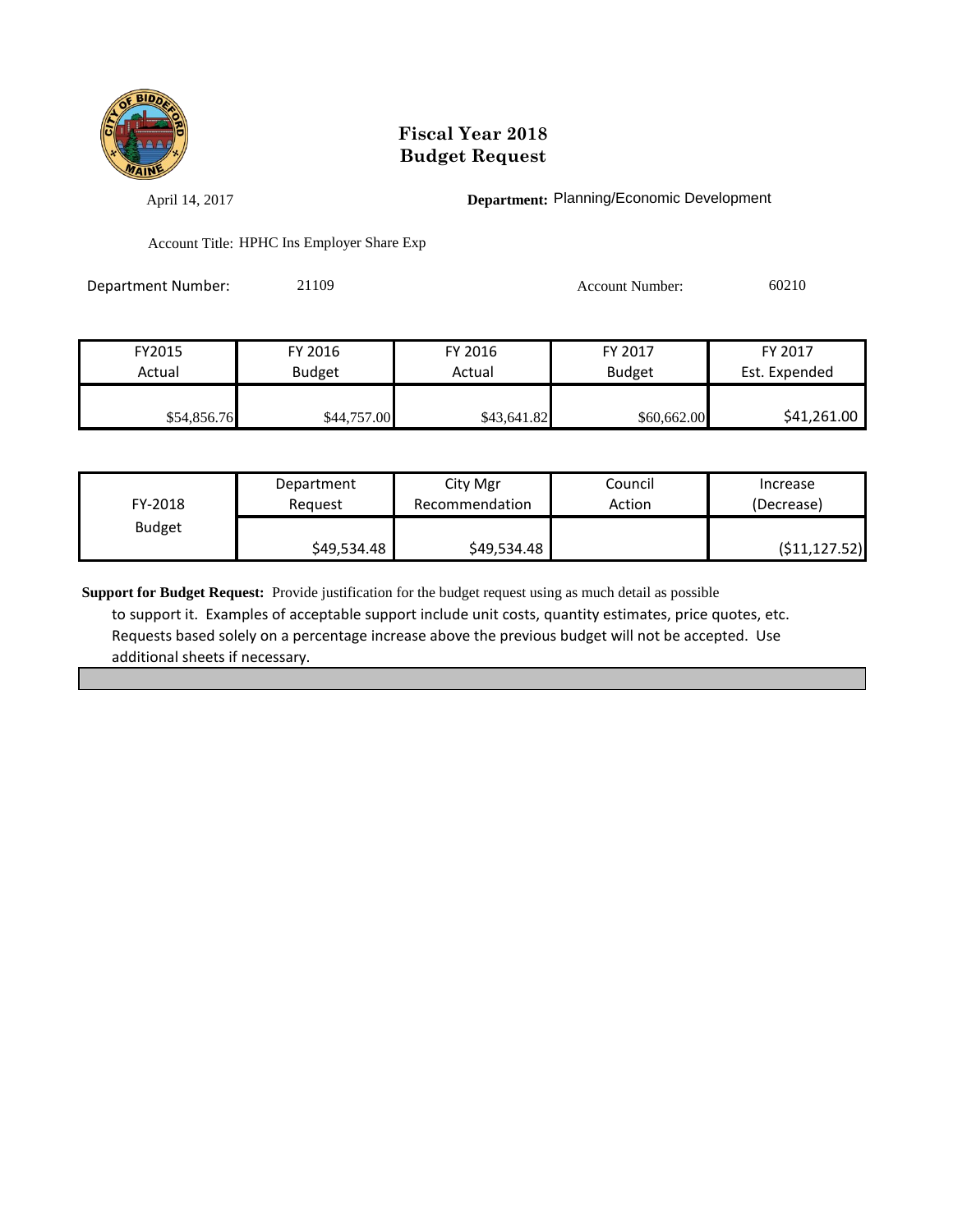

April 14, 2017 **Department:** Planning/Economic Development

Account Title: S-T Disability ER Share Exp

Department Number: 21109 Account Number: 60212

| FY2015   | FY 2016       | FY 2016  | FY 2017       | FY 2017       |
|----------|---------------|----------|---------------|---------------|
| Actual   | <b>Budget</b> | Actual   | <b>Budget</b> | Est. Expended |
|          |               |          |               |               |
| \$210.29 | \$271.00      | \$152.42 | \$117.00      | \$229.00      |

| FY-2018       | Department | City Mgr       | Council | Increase   |
|---------------|------------|----------------|---------|------------|
|               | Reguest    | Recommendation | Action  | (Decrease) |
| <b>Budget</b> | \$171.00   | \$171.00       |         | S54.00     |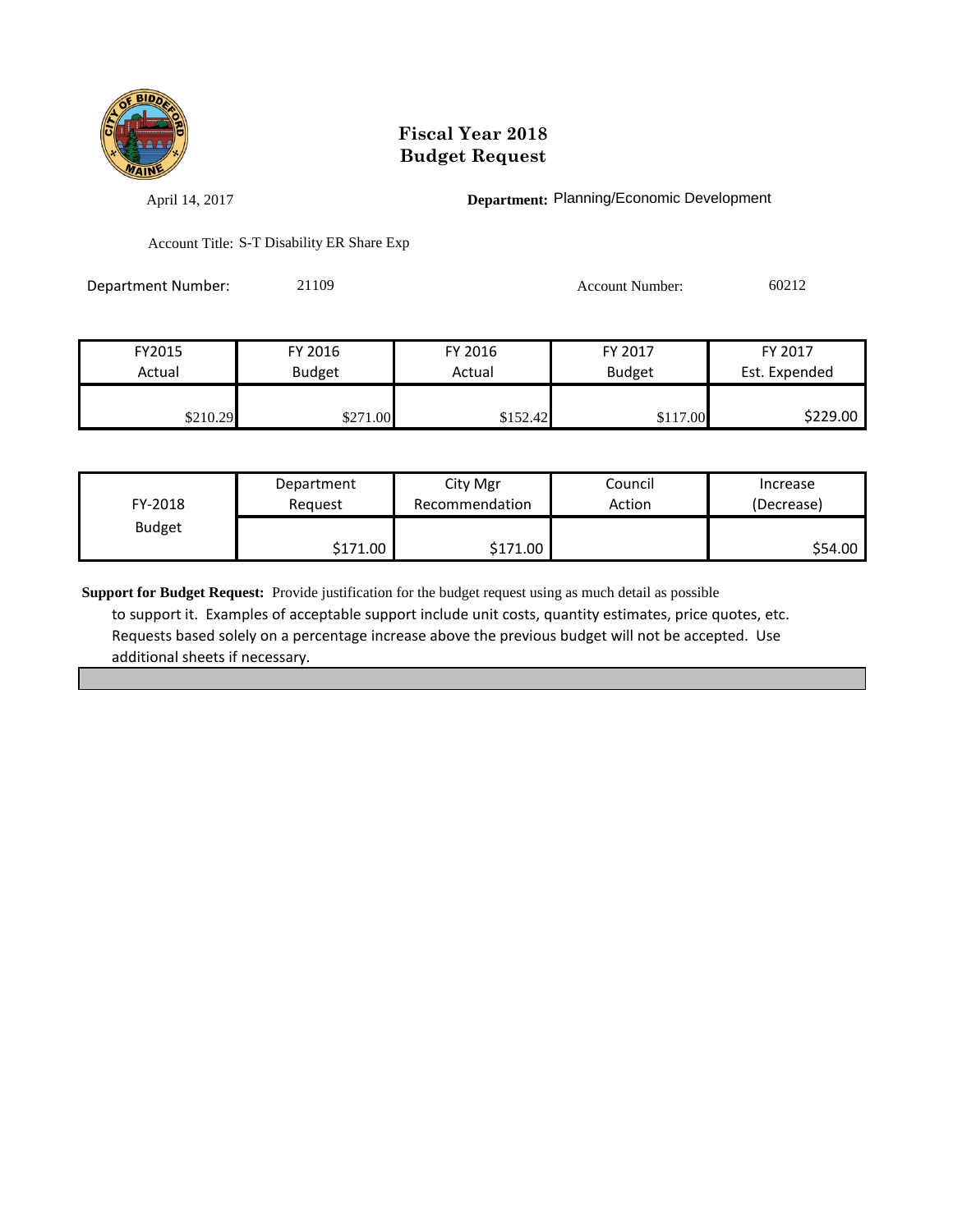

April 14, 2017 **Department:** Planning/Economic Development

Account Title: L-T Disability ER Share Exp

Department Number: 21109 Account Number: 60213

| FY2015   | FY 2016       | FY 2016  | FY 2017       | FY 2017       |
|----------|---------------|----------|---------------|---------------|
| Actual   | <b>Budget</b> | Actual   | <b>Budget</b> | Est. Expended |
|          |               |          |               |               |
| \$356.00 | \$557.00      | \$437.29 | \$789.00      | \$503.00      |

| FY-2018       | Department | City Mgr       | Council | Increase   |
|---------------|------------|----------------|---------|------------|
|               | Reauest    | Recommendation | Action  | (Decrease) |
| <b>Budget</b> | \$663.64   | \$663.64       |         | (\$125.36) |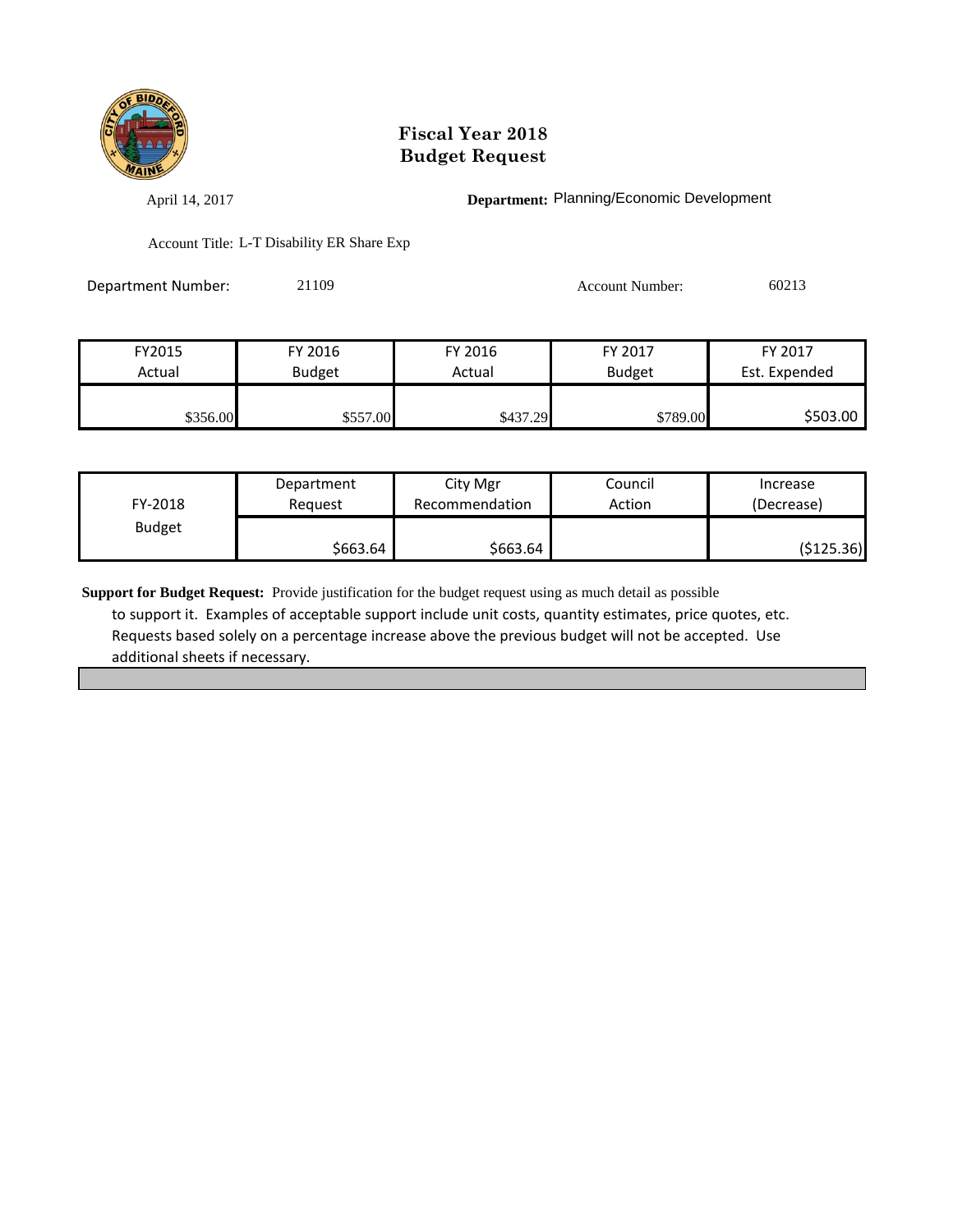

April 14, 2017 **Department:** Planning/Economic Development

Account Title: Delta Dental ER Share

Department Number: 21109 Account Number: 60216

| FY2015 | FY 2016       | FY 2016 | FY 2017       | FY 2017       |
|--------|---------------|---------|---------------|---------------|
| Actual | <b>Budget</b> | Actual  | <b>Budget</b> | Est. Expended |
|        |               |         |               |               |
| \$0.00 | \$0.00        | \$0.00  | \$0.00        | \$0.00        |

| FY-2018       | Department | City Mgr       | Council | Increase   |
|---------------|------------|----------------|---------|------------|
|               | Reguest    | Recommendation | Action  | (Decrease) |
| <b>Budget</b> | \$0.00     |                |         | \$0.00 l   |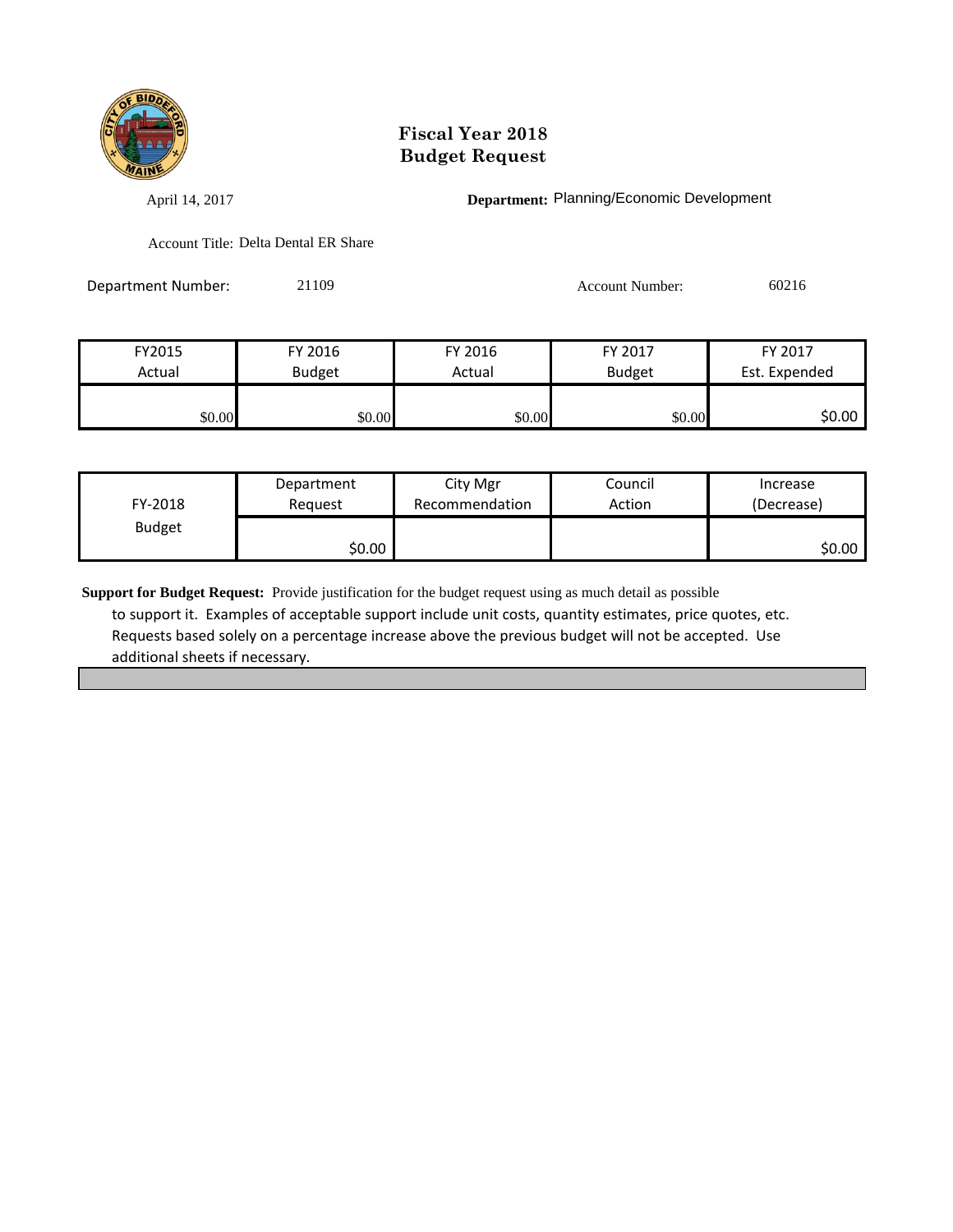

April 14, 2017 **Department:** Planning/Economic Development

Account Title: RHSA Plan ER Share

Department Number: 21109 Account Number: 60217

| FY2015 | FY 2016       | FY 2016 | <b>FY 2017</b> | FY 2017       |
|--------|---------------|---------|----------------|---------------|
| Actual | <b>Budget</b> | Actual  | <b>Budget</b>  | Est. Expended |
| \$0.00 | \$0.00        | \$0.00  | \$2,340.00     | \$1,469.00    |

| FY-2018       | Department | City Mgr       | Council | Increase   |
|---------------|------------|----------------|---------|------------|
|               | Reauest    | Recommendation | Action  | (Decrease) |
| <b>Budget</b> | \$2,340.00 | \$2,340.00     |         | SO.OO I    |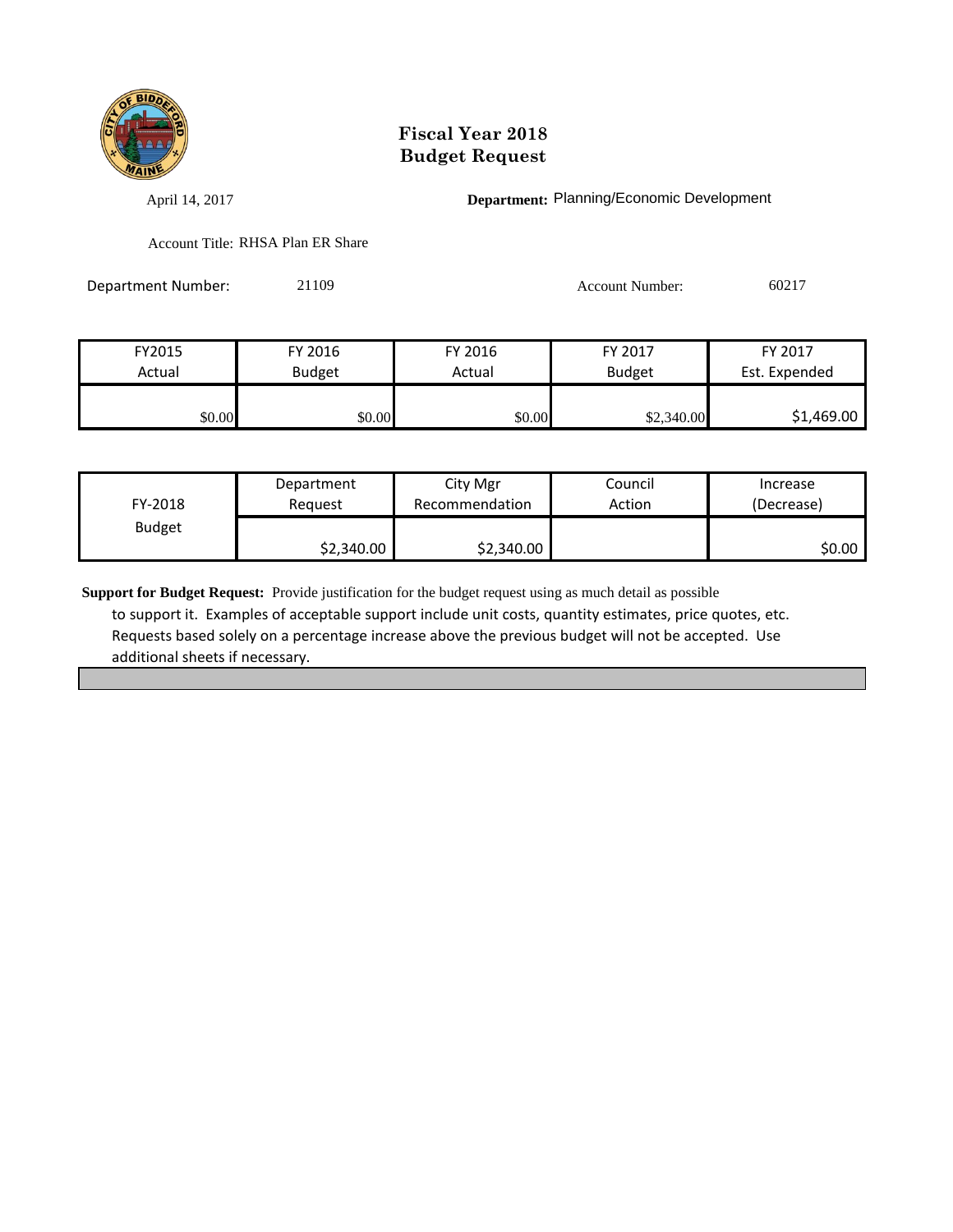

April 14, 2017 **Department:** Planning/Economic Development

Account Title: Conferences/Training Expense

| Department Number: | 21109 | <b>Account Number:</b> | 60251 |
|--------------------|-------|------------------------|-------|
|                    |       |                        |       |

| FY2015   | FY 2016       | FY 2016  | FY 2017       | FY 2017       |
|----------|---------------|----------|---------------|---------------|
| Actual   | <b>Budget</b> | Actual   | <b>Budget</b> | Est. Expended |
|          |               |          |               |               |
| \$624.20 | \$900.00      | \$484.59 | \$1,550.00    | \$1,375.00    |

| FY-2018       | Department | City Mgr       | Council | Increase   |
|---------------|------------|----------------|---------|------------|
|               | Reauest    | Recommendation | Action  | (Decrease) |
| <b>Budget</b> | \$4,550.00 | \$4,000.00     |         | \$2,450.00 |

| APA (American Planning Association) Annual Conference Registration   | \$750.00   |
|----------------------------------------------------------------------|------------|
| NNECAPA (Northern New England Chapter of APA Annual Conference)      | \$300.00   |
| Group Attendance - Biddeford Saco Chamber of Commerce Annual Meeting | \$250.00   |
| Other Misc. Conferences/Training (Webinars, Local Events, etc.)      | \$250.00   |
| <b>IDEC</b>                                                          | \$3,000.00 |
|                                                                      | \$4,550.00 |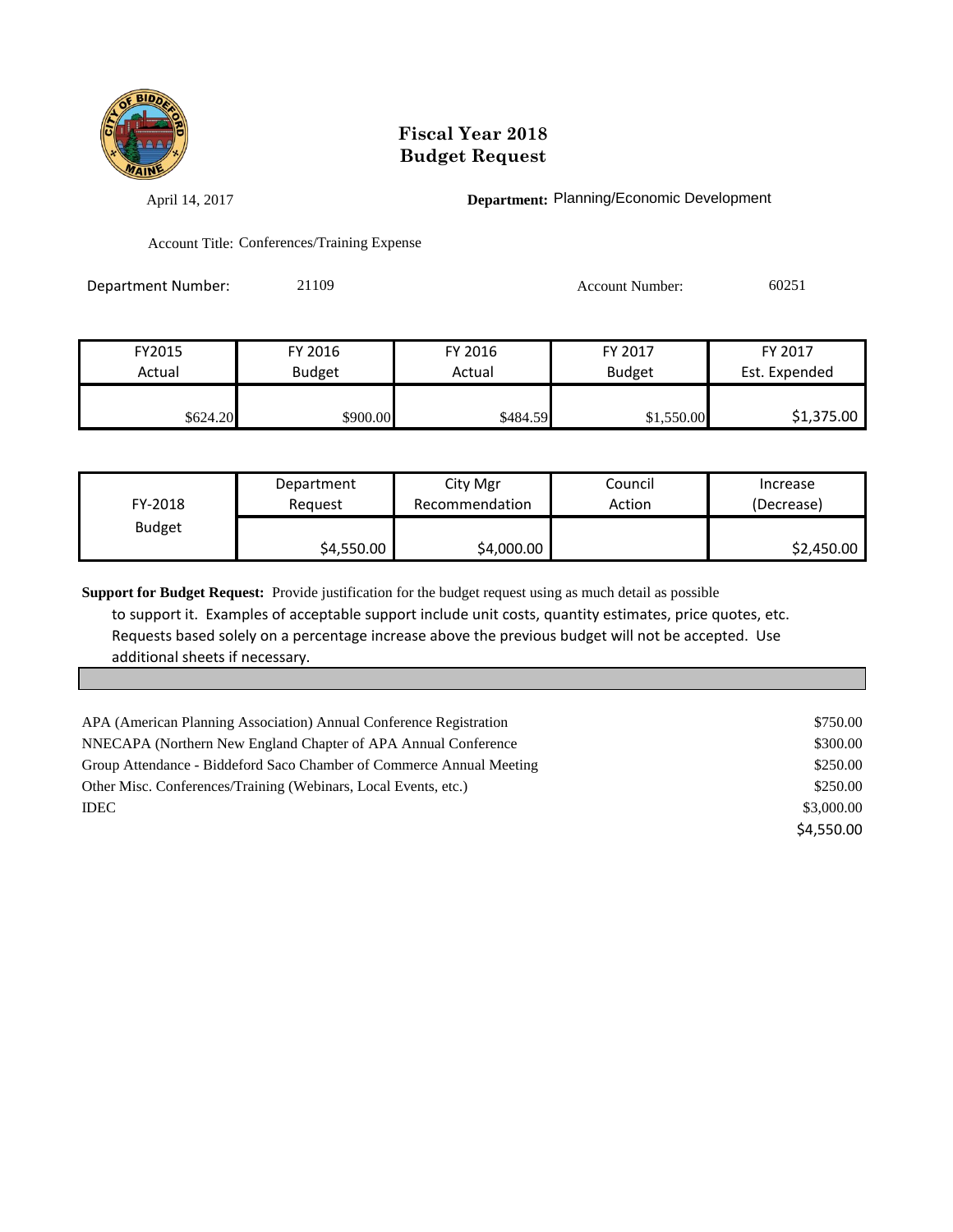

April 14, 2017 **Department:** Planning/Economic Development

Account Title: Travel/Mileage Expense

Department Number: 21109 Account Number: 60252

| FY2015   | FY 2016       | FY 2016  | FY 2017       | FY 2017       |
|----------|---------------|----------|---------------|---------------|
| Actual   | <b>Budget</b> | Actual   | <b>Budget</b> | Est. Expended |
|          |               |          |               |               |
| \$526.13 | \$500.00      | \$493.70 | \$1,500.00    | \$0.00        |

| FY-2018       | Department | City Mgr       | Council | Increase   |
|---------------|------------|----------------|---------|------------|
|               | Reauest    | Recommendation | Action  | (Decrease) |
| <b>Budget</b> | \$0.00     | \$1,250.00     |         | (\$250.00) |

| APA Annual Conference Travel                                               | \$800.00 |
|----------------------------------------------------------------------------|----------|
| NNECAPA Annual Conference Travel                                           | \$100.00 |
| Misc. Instate Travel (Mettings, Inspections, Conferences, Trainings, etc.) | \$600.00 |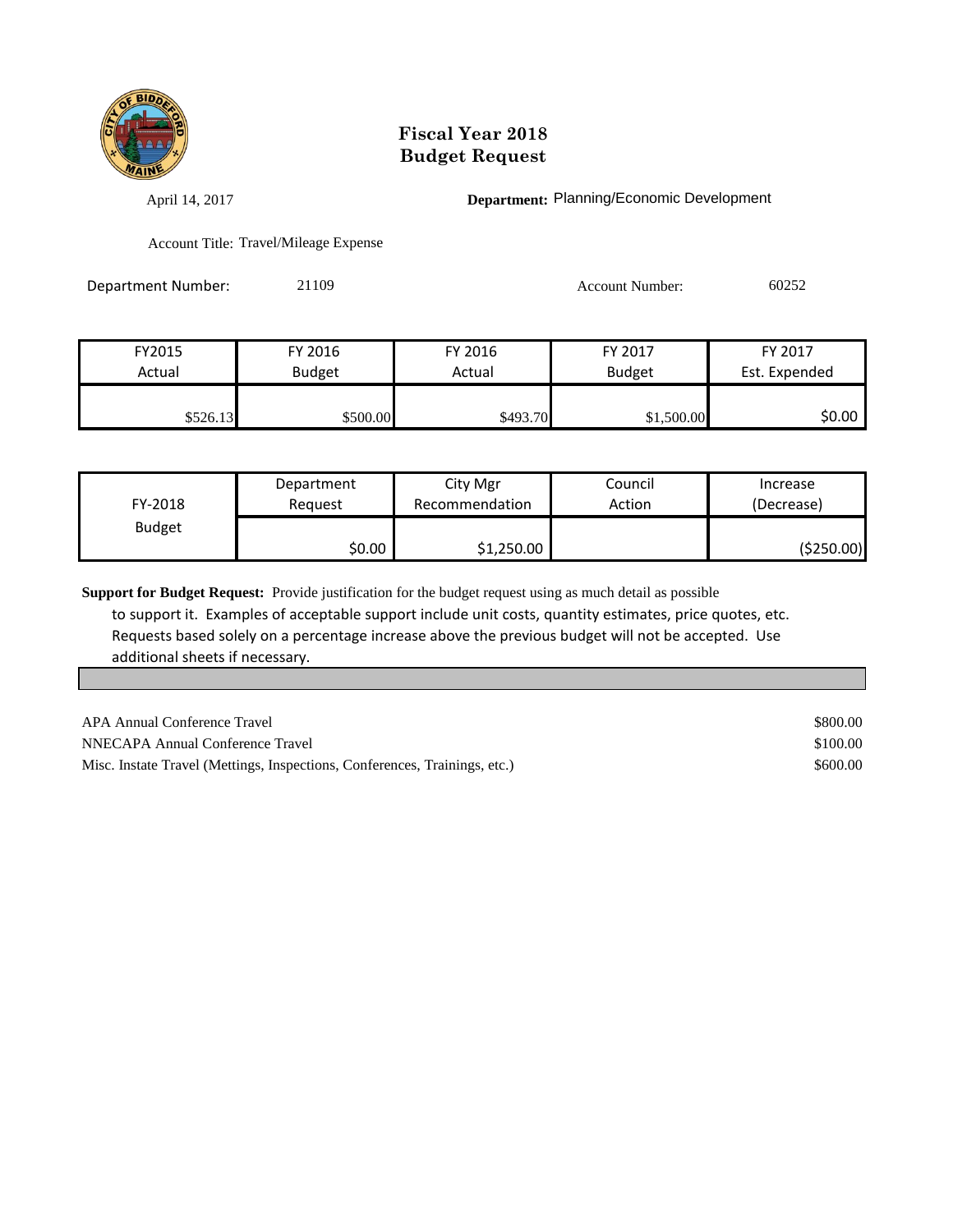

April 14, 2017 **Department:** Planning/Economic Development

Account Title: Food/Lodging Expense

Department Number: 21109 Account Number: 60253

| FY2015 | FY 2016       | FY 2016 | FY 2017       | FY 2017       |
|--------|---------------|---------|---------------|---------------|
| Actual | <b>Budget</b> | Actual  | <b>Budget</b> | Est. Expended |
|        |               |         |               |               |
| \$0.00 | \$0.00        | \$0.00  | \$1,225.00    | \$0.00        |

| FY-2018       | Department<br>Reauest | City Mgr<br>Recommendation | Council<br>Action | Increase<br>(Decrease) |
|---------------|-----------------------|----------------------------|-------------------|------------------------|
| <b>Budget</b> |                       |                            |                   |                        |
| \$0.00        | \$1,225.00            | \$900.00                   |                   | (\$325.00)             |

**Support for Budget Request:** Provide justification for the budget request using as much detail as possible to support it. Examples of acceptable support include unit costs, quantity estimates, price quotes, etc. Requests based solely on a percentage increase above the previous budget will not be accepted. Use additional sheets if necessary.

APA Conference Lodging (4 Nights)  $$900.00$ NNECPA Conference Lodging (1 Night) \$225.00 APA Food \$100.00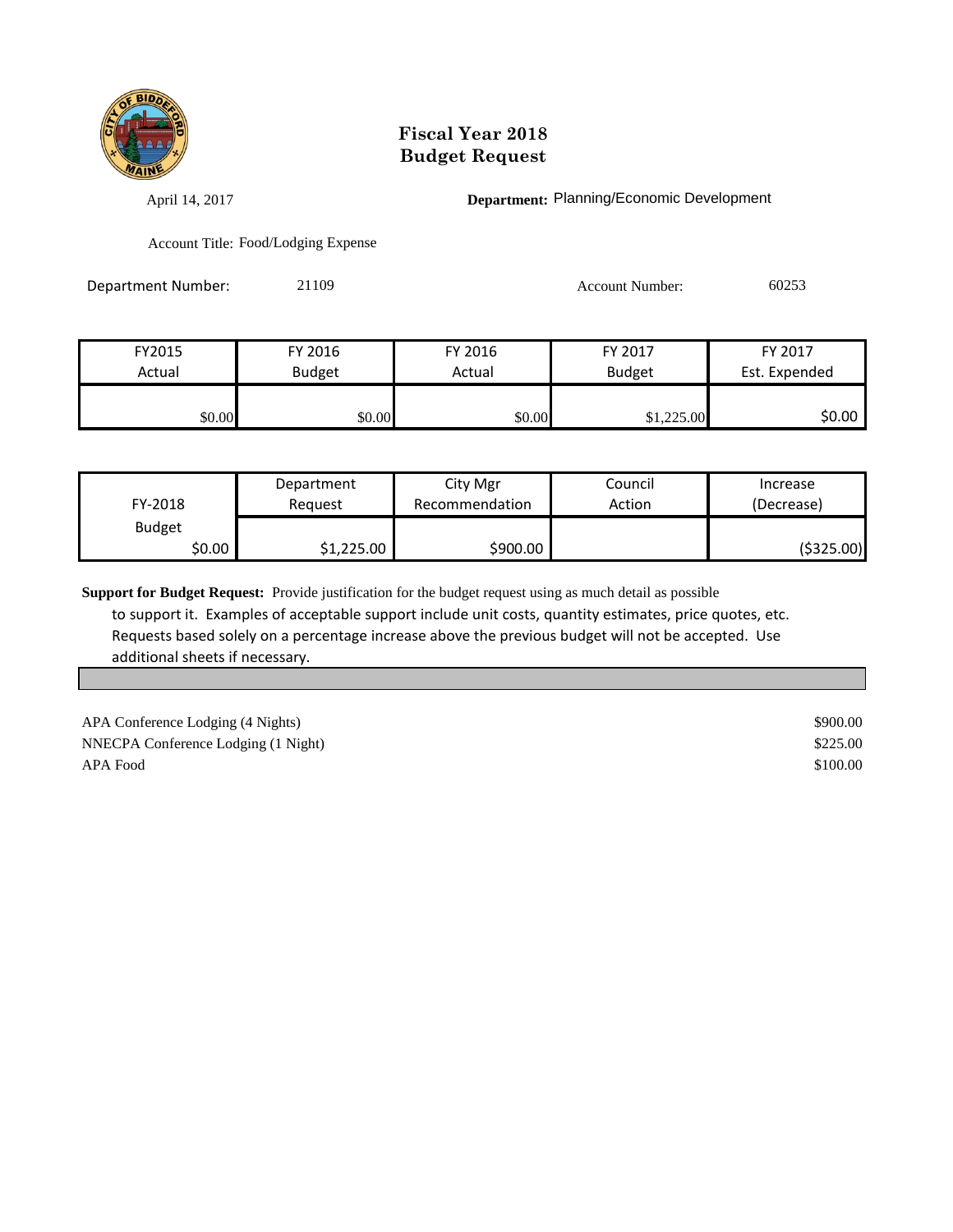

April 14, 2017 **Department:** Planning/Economic Development

Account Title: Dues/Memberships Expense

Department Number: 21109 Account Number: 60256

| FY2015   | FY 2016       | FY 2016   | FY 2017       | FY 2017       |
|----------|---------------|-----------|---------------|---------------|
| Actual   | <b>Budget</b> | Actual    | <b>Budget</b> | Est. Expended |
|          |               |           |               |               |
| \$850.00 | \$900.00      | \$624.00I | \$900.00      | \$700.00      |

| FY-2018       | Department | City Mgr       | Council | Increase   |
|---------------|------------|----------------|---------|------------|
|               | Reauest    | Recommendation | Action  | (Decrease) |
| <b>Budget</b> | \$700.00   | \$700.00       |         | (\$200.00) |

| American Planning Association and American Institute of certified Planners | \$500.00 |
|----------------------------------------------------------------------------|----------|
| Northern New England Chapter of APA                                        | \$75.00  |
| Maine Association of Planners                                              | \$50.00  |
| Other Misc.                                                                | \$75.00  |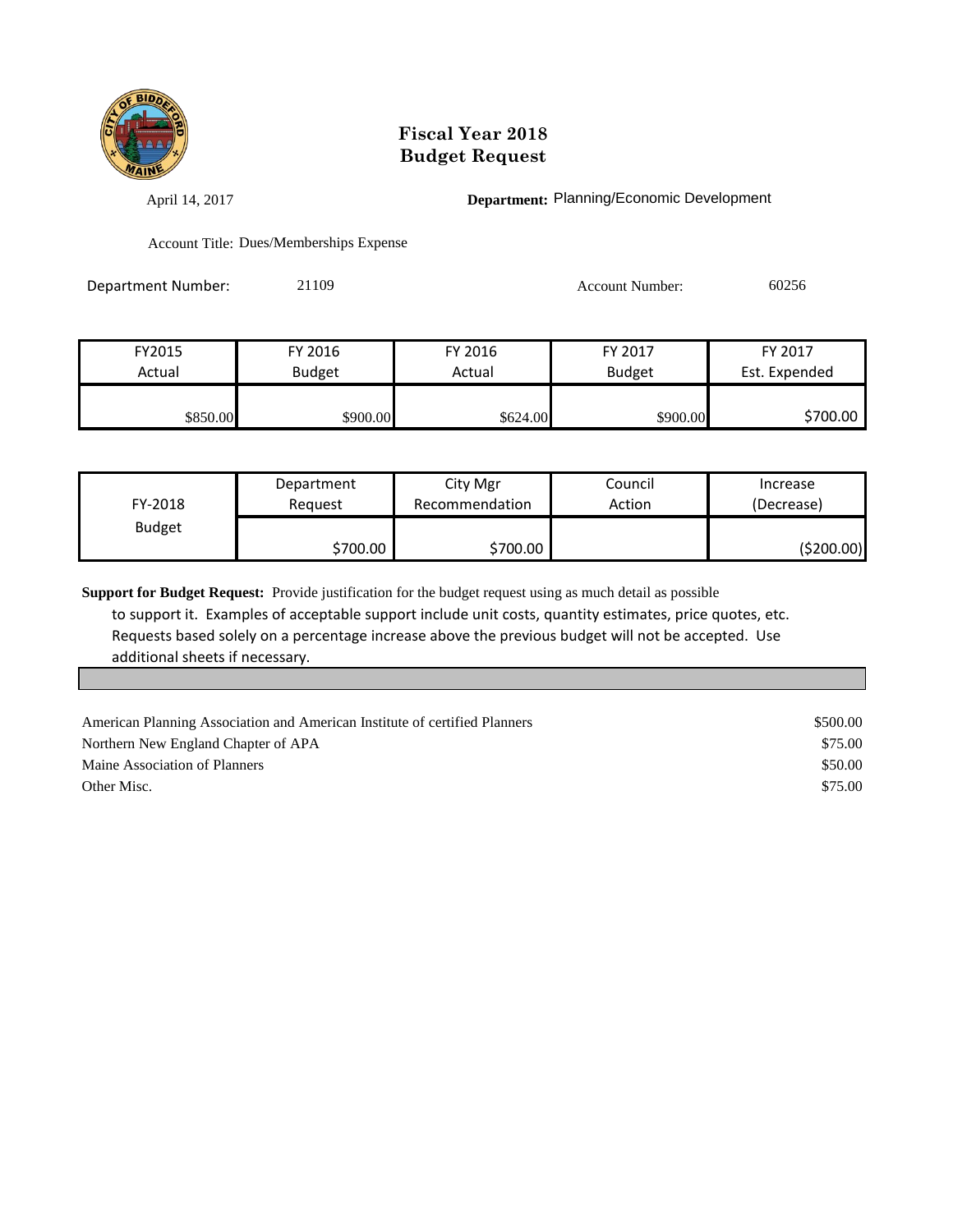

April 14, 2017 **Department:** Planning/Economic Development

Account Title: Other Prof/Consult Srvs Exp

Department Number: 21109 Account Number: 60306

| FY2015 | FY 2016       | FY 2016                 | FY 2017 | FY 2017       |
|--------|---------------|-------------------------|---------|---------------|
| Actual | <b>Budget</b> | <b>Budget</b><br>Actual |         | Est. Expended |
|        |               |                         |         |               |
| \$0.00 | \$0.00        | \$0.00                  | \$0.00  | \$0.00        |

| FY-2018       | Department  | City Mgr       | Council | Increase    |
|---------------|-------------|----------------|---------|-------------|
|               | Reauest     | Recommendation | Action  | (Decrease)  |
| <b>Budget</b> | \$60,000.00 | \$60,000.00    |         | \$60,000.00 |

**Support for Budget Request:** Provide justification for the budget request using as much detail as possible to support it. Examples of acceptable support include unit costs, quantity estimates, price quotes, etc. Requests based solely on a percentage increase above the previous budget will not be accepted. Use additional sheets if necessary.

Grant writer contractual wages; see payroll for TIF allocations to cover the cost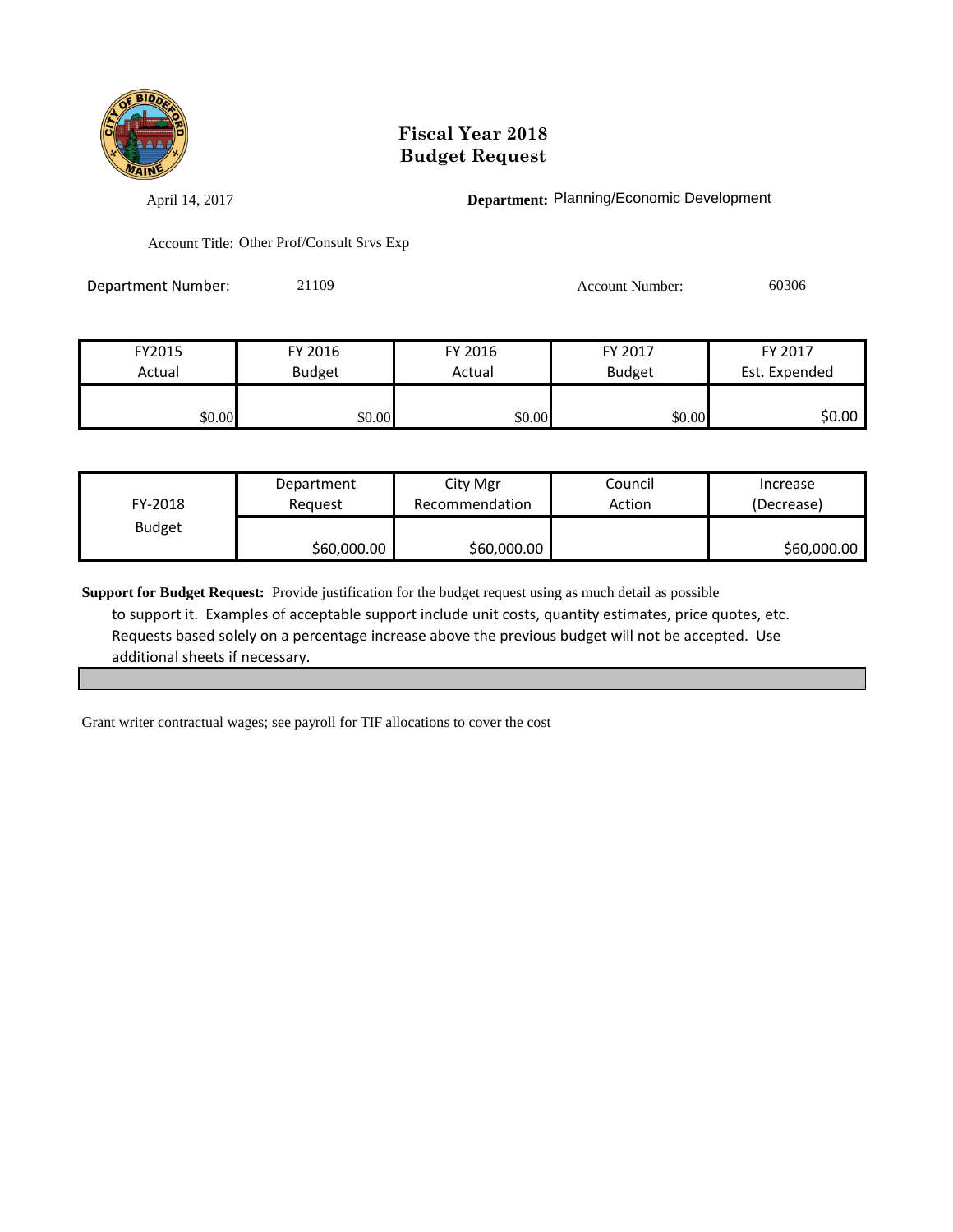

April 14, 2017 **Department:** Planning/Economic Development

Account Title: Admin/Office Supp/Eqt Non-Cap

| Department Number: | 21109 | <b>Account Number:</b> | 60500 |
|--------------------|-------|------------------------|-------|
|                    |       |                        |       |

| FY2015   | FY 2016       | FY 2016                 | FY 2017    | FY 2017       |
|----------|---------------|-------------------------|------------|---------------|
| Actual   | <b>Budget</b> | <b>Budget</b><br>Actual |            | Est. Expended |
|          |               |                         |            |               |
| \$779.78 | \$800.00      | \$775.93                | \$1,200.00 | \$0.00 l      |

| FY-2018       | Department | City Mgr       | Council | Increase   |
|---------------|------------|----------------|---------|------------|
|               | Reauest    | Recommendation | Action  | (Decrease) |
| <b>Budget</b> | \$900.00   | \$900.00       |         | (\$300.00) |

**Support for Budget Request:** Provide justification for the budget request using as much detail as possible to support it. Examples of acceptable support include unit costs, quantity estimates, price quotes, etc. Requests based solely on a percentage increase above the previous budget will not be accepted. Use additional sheets if necessary.

Binders, Pens, Clips, Notebooks, Etc. Journal Tribune Subscription Routine Office Equipment Replacement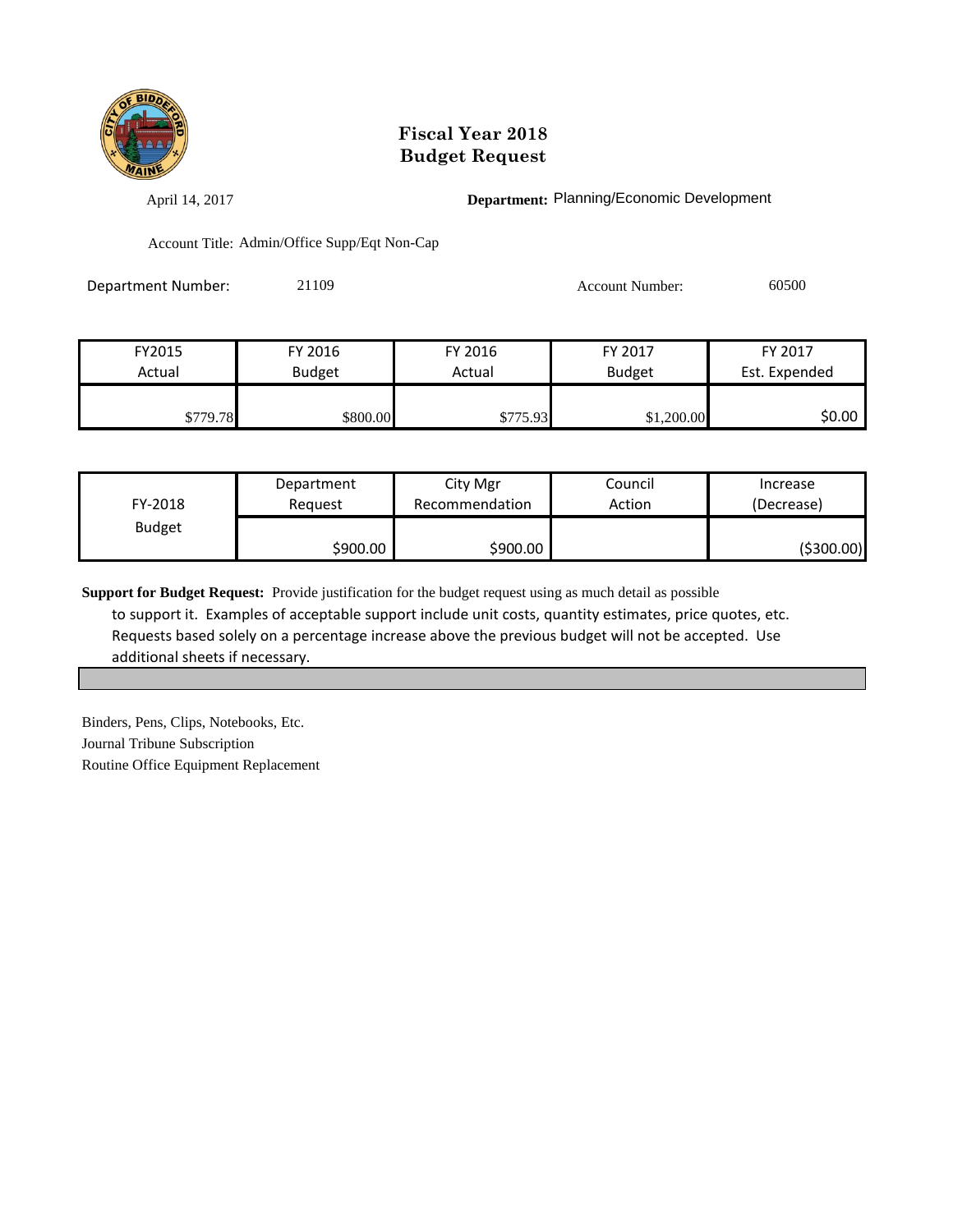

April 14, 2017 **Department:** Planning/Economic Development

Account Title: Operating Supp/Eqt Non-Cap

Department Number: 21109 Account Number: 60501

| FY2015   | FY 2016       | FY 2016  | FY 2017       | FY 2017       |
|----------|---------------|----------|---------------|---------------|
| Actual   | <b>Budget</b> | Actual   | <b>Budget</b> | Est. Expended |
|          |               |          |               |               |
| \$461.35 | \$500.00      | \$374.55 | \$800.00      | \$600.00      |

| FY-2018       | Department | City Mgr       | Council | Increase   |
|---------------|------------|----------------|---------|------------|
|               | Reauest    | Recommendation | Action  | (Decrease) |
| <b>Budget</b> | \$500.00   | \$500.00       |         | (\$300.00) |

**Support for Budget Request:** Provide justification for the budget request using as much detail as possible to support it. Examples of acceptable support include unit costs, quantity estimates, price quotes, etc. Requests based solely on a percentage increase above the previous budget will not be accepted. Use additional sheets if necessary.

Other office supplies and equipment (e.g. shredder, water, etc.)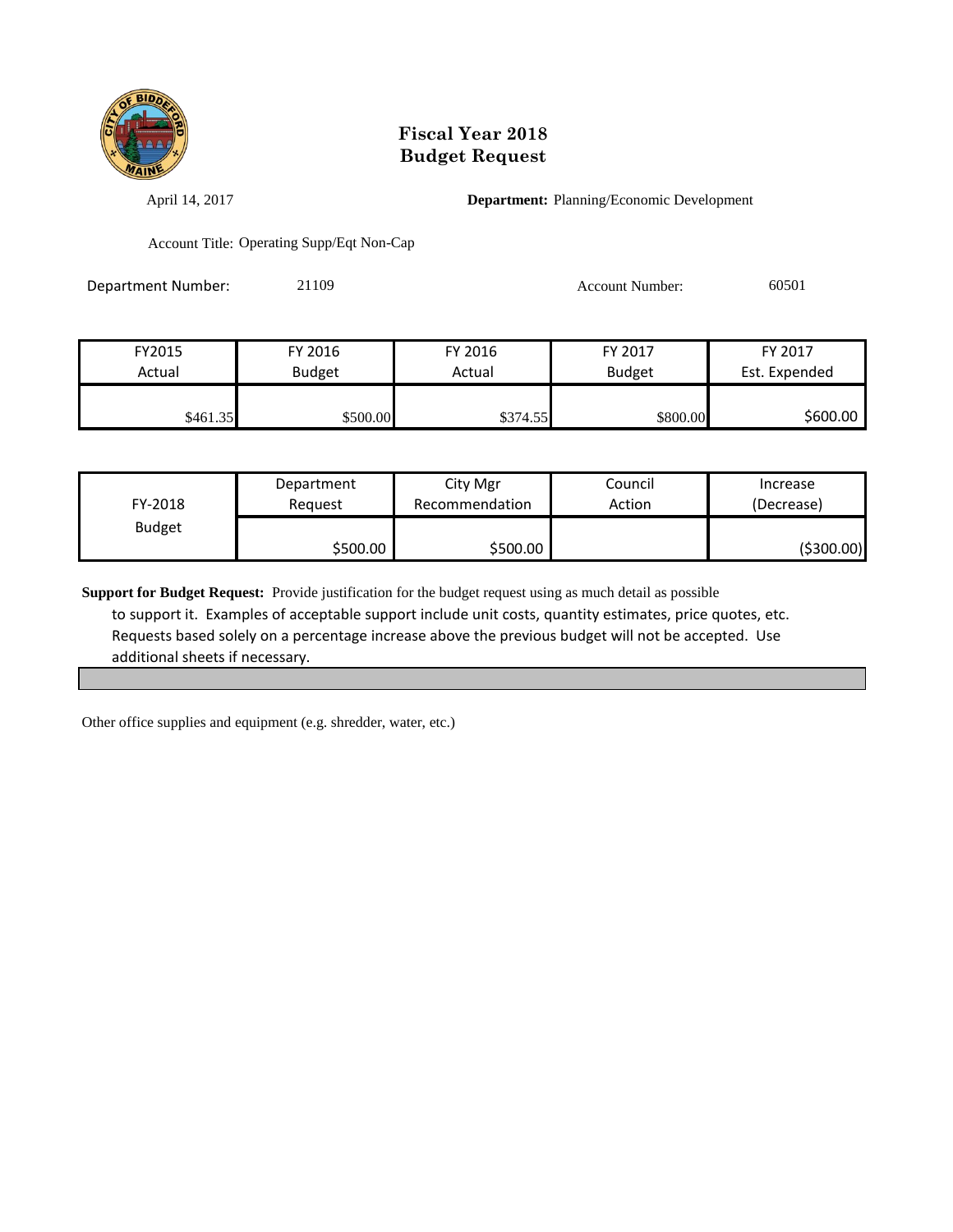

April 14, 2017 **Department:** Planning/Economic Development

Account Title: Printing & Copying Expense

Department Number: 21109 21109 Account Number: 60502

| FY2015   | FY 2016       | FY 2016 | FY 2017       | FY 2017       |
|----------|---------------|---------|---------------|---------------|
| Actual   | <b>Budget</b> | Actual  | <b>Budget</b> | Est. Expended |
|          |               |         |               |               |
| \$146.15 | \$100.00      | \$75.00 | \$150.00      | \$0.00        |

| FY-2018       | Department | City Mgr       | Council | Increase   |
|---------------|------------|----------------|---------|------------|
|               | Reauest    | Recommendation | Action  | (Decrease) |
| <b>Budget</b> | \$150.00   | \$150.00       |         | \$0.00     |

**Support for Budget Request:** Provide justification for the budget request using as much detail as possible to support it. Examples of acceptable support include unit costs, quantity estimates, price quotes, etc. Requests based solely on a percentage increase above the previous budget will not be accepted. Use additional sheets if necessary.

Laminating, professional publications and documents, cards, etc.